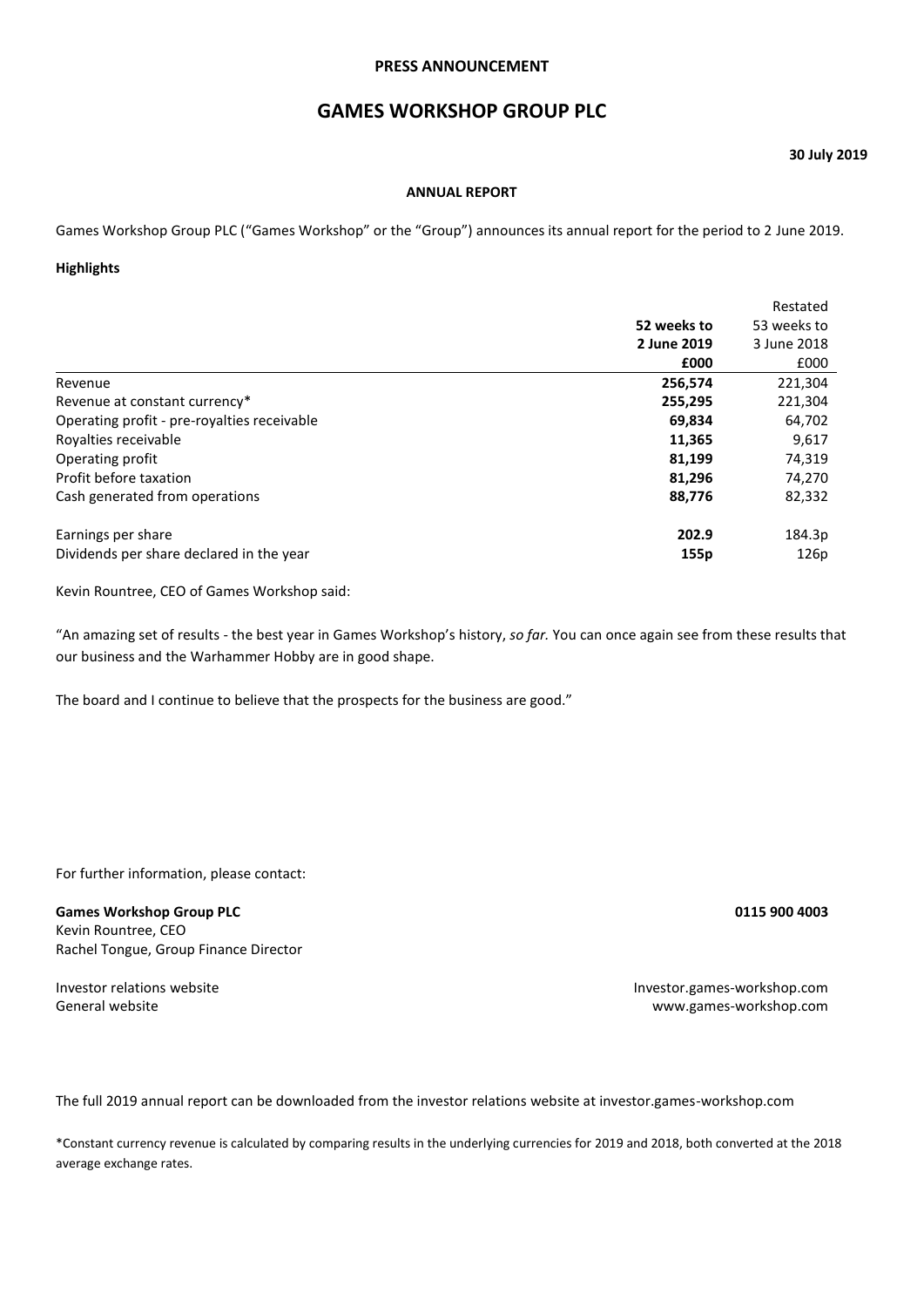## **STRATEGIC REPORT Strategy and objectives**

Games Workshop is committed to making the Warhammer Hobby and our business ever better.

Our ambitions remain clear: to make the best fantasy miniatures in the world, to engage and inspire our customers, and to sell our products globally at a profit. We intend to do this forever. Our decisions are focused on long-term success, not short-term gains.

Let me go through our strategy part by part:

The first element - we make high quality miniatures. We understand that what we make is not for everyone, so to recruit and re-recruit customers we are absolutely focused on making our models the best in the world. In order to continue to do that forever and to deliver a decent return to our owners, we sell them for the price that we believe the investment we have made in quality is worth.

The second element is that we make fantasy miniatures based in our endless, imaginary worlds. This gives us control over the imagery and styles we use and ownership of the intellectual property (IP). Aside from our core business, we are constantly looking to grow our royalty income from opportunities to use our IP in other markets.

The third element is that we are customer focused. We talk to our customers. We aim to communicate in an open, fun way. Whoever and wherever our customers are, and in whichever way they want to engage with Warhammer, we will do our utmost to support them.

The fourth element is the global nature of our business. We seek out our customers all over the world. We believe that our customers carry our Hobby gene and to find them we apply our tried and tested approach of recruiting customers in our own stores, by offering a fantastic customer experience. Our retail business is supported by our own online store (it has the full range of our product) and our independent stockist and trade accounts across the world. These independent accounts do a great job supporting our customers in parts of the world where we either have not yet opened one of our stores or where it is not commercially viable for us to have one. Our long term goal is to have all three channels (retail, trade and online) growing in harmony. We will always have more independent accounts than our own stores. Our strategy is to grow our business through geographic spread, growing all of the three complementary channels.

The fifth element is being focused on cash. By delivering a good cash return every year we can continue to innovate, surprise and delight our loyal existing customers and new customers with great product. To be around forever we also need to invest in both long term capital and short term maintenance projects every year, pay our staff what they have earned for the value they contribute and deliver surplus cash to our shareholders. Our dedication and focus should ensure we deliver on time and within our agreed cash limits.

We measure our long-term success by seeking a high return on investment. In the short term, we measure our success on our ability to grow sales whilst maintaining our core business operating profit margin at current levels. The way we go about implementing this strategy is to recruit the best staff we can by looking for the appropriate attitudes and behaviour each job we do requires and identifying the value that job brings. It is also important that everyone we employ has a real desire to learn the skills needed to do their job and has a great attitude to change. We offer all of our staff both personal development and skills training.

We continue to believe there are great opportunities for growth, particularly in North America, Germany and Asia.

#### *Our brands*

We have originated and are in control of a number of strong, globally recognised brands with their own identities, associations and logos.

Our key consumer facing brand is 'Warhammer'.

We design, make and sell products under a number of brands and sub brands, which denote setting, tone and product type, the key ones being:

- Warhammer: Age of Sigmar our unique fantasy setting.
- Warhammer 40,000 our most popular and recognisable brand is a space fantasy setting.
- Horus Heresy an off shoot of Warhammer 40,000, the Horus Heresy is presented as 'fictional history' of that universe.

We believe our IP to be among the best in the world.

The Warhammer settings are incredibly rich and evocative backdrops. They're populated by more than three decades of fantastical characters and comprise of thousands of exciting narratives. We are committed to making it easier than ever for people to discover, engage with and immerse themselves in our IP. Aided by a small, senior team we have already begun to find new partners, and new ways to help us bring the worlds of Warhammer to life like never before. Together, we'll continue to explore animation, live action and more. We'll present the very best aspects of our rich IP, delighting audiences while always ensuring we do no harm to our core miniatures business.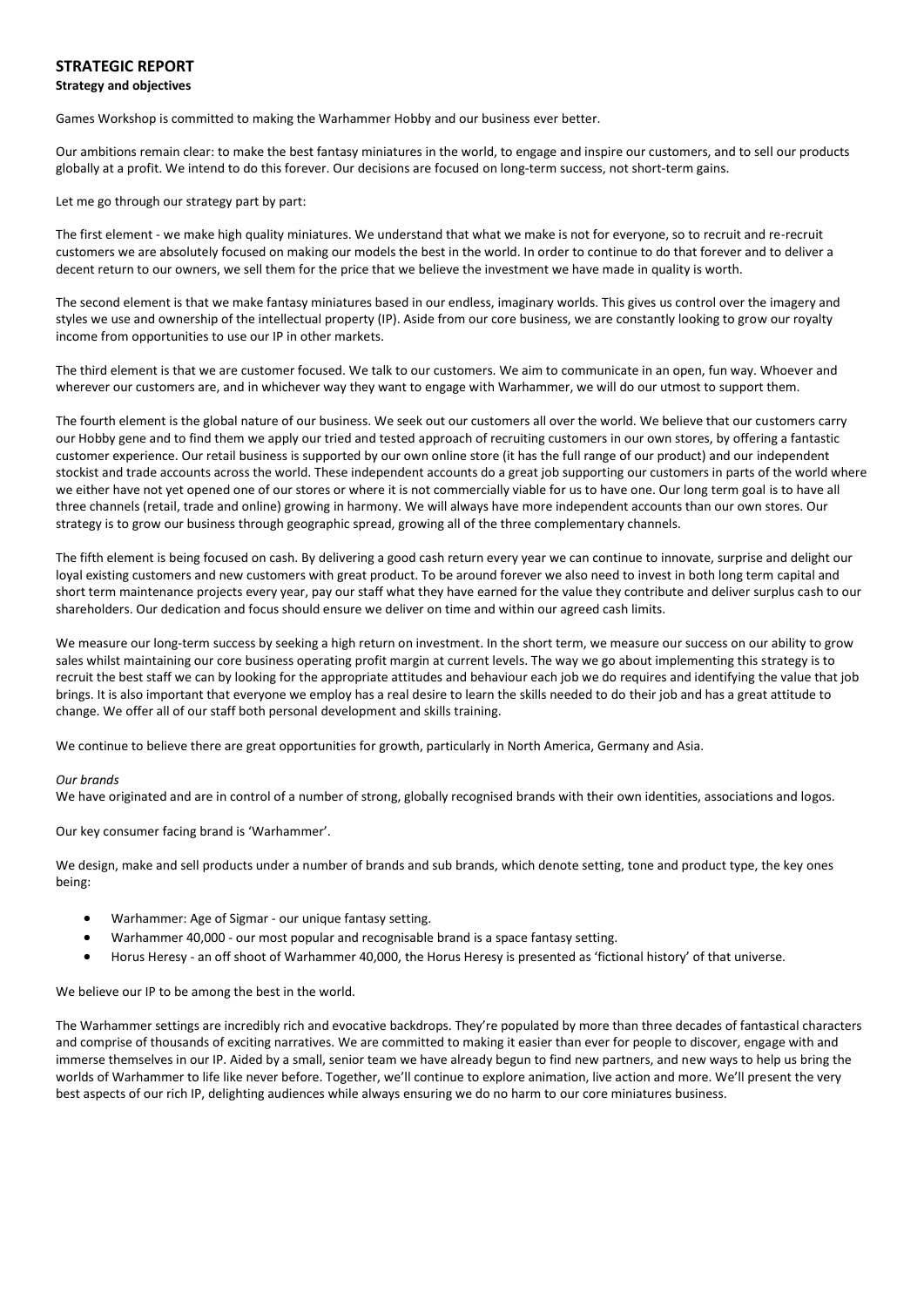#### **Business model and structure**

We design, manufacture, distribute and sell our fantasy miniatures and related products. These are fantasy miniatures from our own Warhammer 40,000 and Warhammer: Age of Sigmar universes. Our factory, main warehouse facility and back office support functions are all based in Nottingham. We are an international business centrally run from our HQ in Nottingham, with 75% of our sales coming from outside the UK.

#### *Design*

Employing 228 people, the design studio in Nottingham creates all the IP and the miniatures, artwork, games and publications that we sell. In 2018/19 we invested £10.5 million in the studio (including software costs) with a further £3.3 million spent on tooling for new plastic miniatures. We are committed to investing in these areas at an appropriate level every year.

We design all of our products at our HQ in Nottingham. Annually, specialist staff produce hundreds of new sculpts, illustrations, rules, stories, etc. that deliver new products every week, keeping customers engaged and excited.

All of our plastic miniatures are branded as Citadel Miniatures, a mark with an unparalleled reputation for quality. It denotes both a style and level of detail that we apply to both our own worlds (Warhammer 40,000, Warhammer: Age of Sigmar) and those of others, e.g. Lord of the Rings.

Our resin miniatures, designed for more veteran customers, are branded as Forge World and are less widely available than their plastic counterparts.

Many customers love personalising their miniatures and our Citadel Colour paint range, brushes and accompanying painting system are designed to help everyone from the complete beginner to the most experienced painters in the world achieve that. In the pursuit of ever better results we continually develop new types of paint and ways of using them with the result that our paints are used the world over - and for more than painting just our miniatures.

When not interacting with our miniatures, many customers enjoy reading stories set in our rich and immersive worlds and under our Black Library imprint we publish hundreds of titles, from short stories and audio dramas through full length novels, available in physical bookstores, third party online platforms and our own retail and other specialist stores.

#### *Manufacture*

We are proud to manufacture our product in Nottingham. It's where we started and where we intend to stay. During the year we completed phase 1 of our new site, considerably expanding our production capacity, and phase 2, an expansion of our tooling facility and additional office space, is ongoing with completion expected in the Autumn of 2019.

#### *Logistics*

All of our product is initially distributed from our warehouse facility in Nottingham. This facility supplies our two hubs in Memphis, Tennessee and Sydney, Australia, and then directly to our independent retailers and retail stores. A project to extend and upgrade the Memphis facility was started in March 2019.

#### *Sell*

We sell via three channels, our own stores 'Retail', third party independent retailers 'Trade' and our online store 'Online'. We also 'sell', or rather generate income, via our licensing partners. We support these channels and activities via our marketing team.

Retail - provides the focus for the Warhammer Hobby in their areas. Our stores only stock Games Workshop product. They are where we recruit the majority of our new customers. To do so, the stores don't offer the full range of our product, only new release product and the appropriate extended range. At the year end we had 517 Games Workshop stores in 23 countries. Our stores contributed 34% of the year's sales. We have 410 one man stores: small sites, each one staffed by only one store manager. We also have 107 multi-man stores, which are constantly reviewed to ensure they remain profitable. If not, they will be closed and probably replaced with one man stores.

Trade - we sell to third party retailers under closely controlled terms and conditions. They help us sell our products around the world and importantly in areas where we don't have our own stores. Independent retailers are an integral part of our business model: Games Workshop strives to support those outlets which help to build the Warhammer Hobby community in their local area. The bulk of these sales are made via our telesales teams based in Memphis and Nottingham. We also have small telesales teams in Sydney, Tokyo, Shanghai, Singapore, Hong Kong and Kuala Lumpur. In 2018/19 we had 4,700 independent retailers (2018: 4,100) in 69 countries. We strive to deliver excellent service, operating in 22 languages covering all time zones. 47% of our sales came from sales to independent retailers in the year reported. These sales are from their bricks and mortar stores as well as their own online web stores.

Online - sales via our web stores accounted for 19% of total sales in 2018/19. All of our retail stores also have a web store terminal that allows our customers shopping in our retail stores access to the full range. The web stores are run centrally from Nottingham.

Licensing - we grant licences to a number of carefully chosen partners. This allows us to leverage our IP to broaden the presence and brand exposure of Warhammer around the world, often entering new markets such as board games, apparel or accessories and media and entertainment. It also allows us to generate additional income, currently principally from computer games sales in North America, the UK and Continental Europe.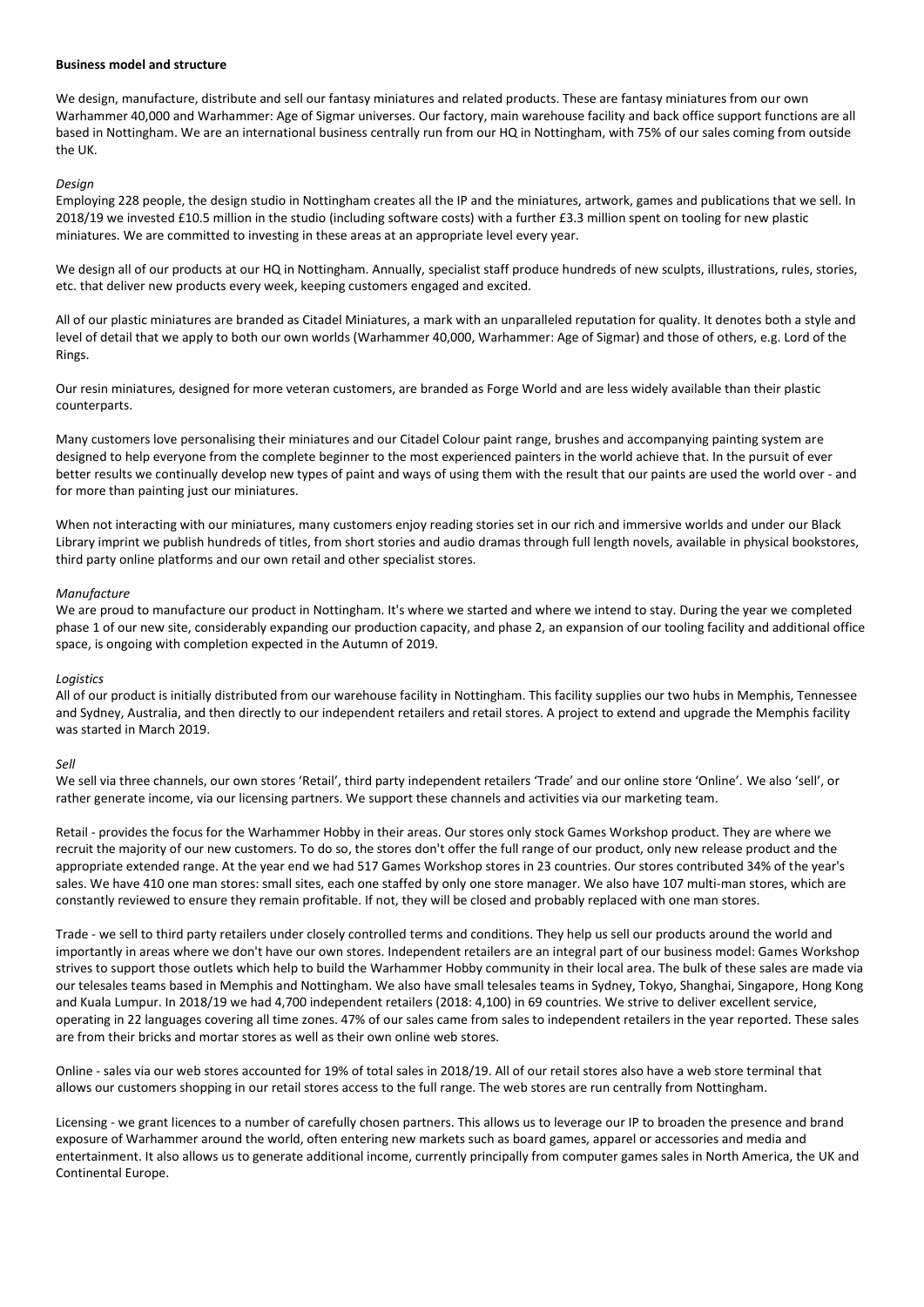#### **Business model and structure continued**

#### *Sell continued*

Marketing - keeps us customer focused. This team acts as the bridge between our other business areas, ensuring we have a joined up approach between product (design to manufacture) and sales. Marketing spends a lot of time listening and developing a two way dialogue with our customers to make sure we keep their needs at the forefront, championing the Warhammer Hobby around the globe and injecting our content and communications with a real sense of passion and fun.

#### *Structure*

We control the business centrally from Nottingham; it is where the people with experience and knowledge of running our business work. I have put in place a flat structure: the people with senior responsibility that make all of the big decisions report directly to me. My team is split into seven parts: design to manufacture, sales, merchandising and logistics, marketing, operations and support, systems and IP exploitation.

We have a global head of design and manufacturing who is responsible for our factory and design studios (miniatures, book and box games, specialist systems, hobby product and Black Library).

Our channel sales structure comprises retail, trade and online. This structure is made up of two key retail territory heads of sales in North America and the Rest of the World. We also have a global head of trade sales and a global head of online along with a head of sales for Asia. A global head of digital and community marketing and a global head of merchandising and logistics support our sales channels with appropriate internal and external communication. The global head of merchandising and logistics also manages our three main warehouse facilities in Nottingham, Memphis and Sydney.

Our operations and support structure includes a finance director for Games Workshop who is responsible for accounts, compliance, licensing and legal duties. Our global people manager ensures we take our people recruitment and development seriously. Our group head of IT ensures we invest in our core systems as well as consider how we can leverage technology to help us deliver our long-term goals.

#### **Key performance indicators**

The board and management team use a number of key performance indicators to provide a consistent method of analysing performance, in addition to allowing the board to benchmark performance against our forecast. The key performance indicators utilised by the board can be split into key financial performance indicators and key non-financial performance indicators.

#### *Our key financial performance indicators are:*

Monthly, year to date and Moving Annual Total ('MAT') sales growth by channel Measures the sales growth achieved in each of our channels on a monthly, year to date and rolling 12 month basis.

Monthly, year to date and MAT Group gross margin

Measures the gross profit achieved on sales after taking account of the direct costs and depreciation of manufacturing equipment and shipping our product to customers/stores on a monthly, year to date and rolling 12 month basis.

Year to date core business operating profit percentage The ratio of core business operating profit before royalty income against revenue, as a percentage.

Monthly, year to date and MAT core business profit Measures gross profit less operating expenses on a monthly, year to date and 12 month rolling basis, before royalty income.

#### Number of own stores by territory

Measures the number of our own stores which is an indicator of our global reach.

MAT number of ordering stockist accounts by territory Measures the number of trade outlets that have ordered from us in the last six months. It is an indicator of our global reach and the health of our trade account base.

Return on capital The ratio of operating profit before royalty income against capital employed, as a percentage.

*Our key non-financial performance indicators are:*

#### Product quality

This is an indicator of the effectiveness of our design studio and our continuous improvement in design to manufacture. We measure this by looking at sell through. If the product is great we sell a lot, if not we sell very few.

#### Outstanding customer service

This is an indicator of the effectiveness and efficiency of the service experience customers get in our stores and the time it takes us to resolve a customer query made to our customer service teams. The former is measured by the number of complaints I receive - very few - and the latter by five micro KPIs. Our approach is to treat all customers fairly and to do our utmost to successfully resolve their issues.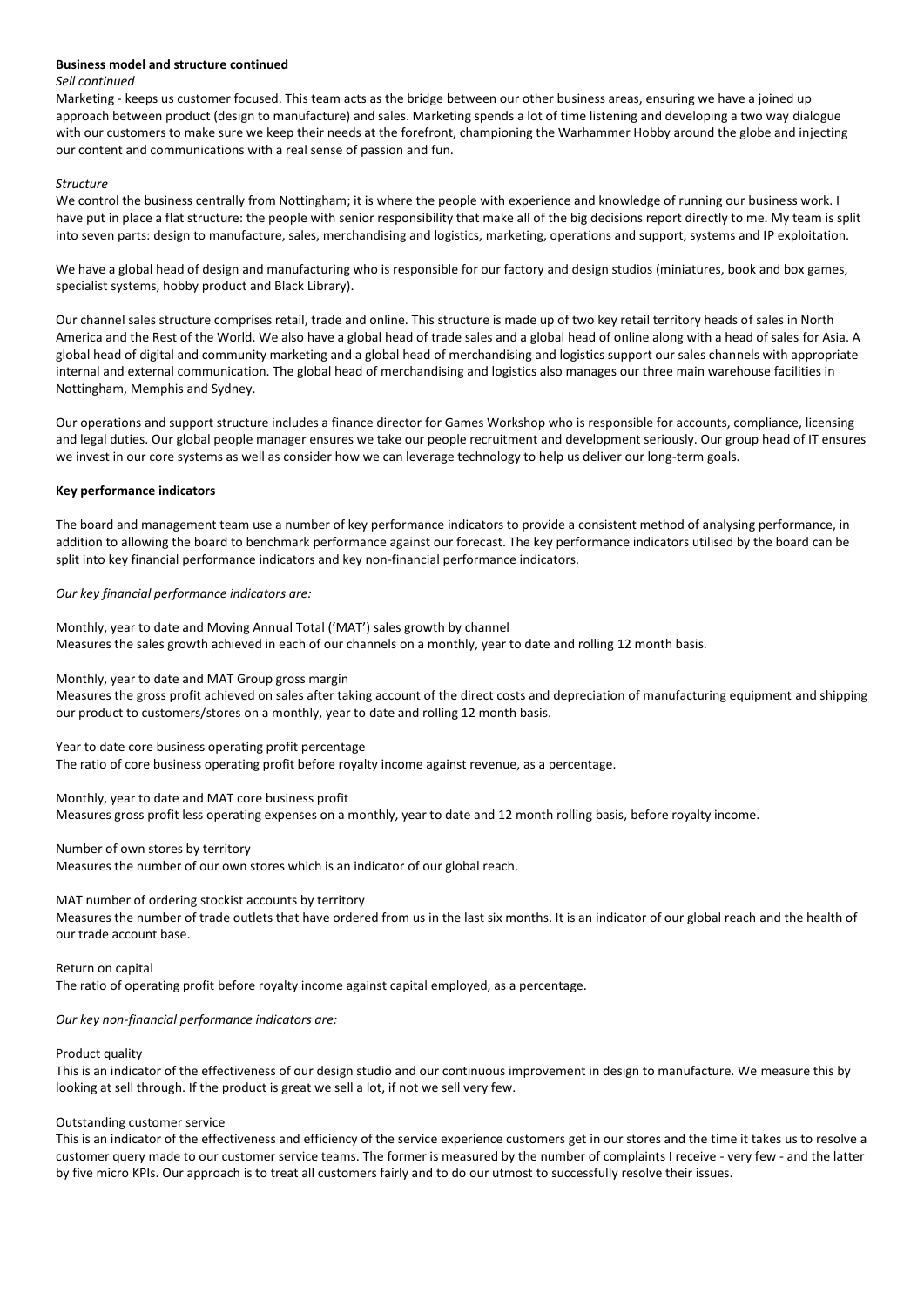#### **Key performance indicators continued**

#### Customer engagement

We measure this through our owned content channel warhammer-community.com and reach delivered through our social platforms.

#### **Shareholder value**

We believe shareholder value is created, primarily, by not destroying it. We have no intention to acquire other companies, nor to dispose of any of those we own.

We return our surplus cash to our owners and try to do so in ever increasing amounts.

#### **Review of the year**

#### **Core business**

Another record performance from the global Games Workshop team. Well done to you all, thank you.

I am pleased to report a third year of record constant currency sales, profit, cash generation and returns to shareholders. We enjoy setting new records at Games Workshop and beating last year's record beating year with an even better year highlights the progress we are making. I'm sure next year will be just as exciting!

Our success has come from remaining true to our long-term strategy. We have once again delivered on our promise to produce and sell the best fantasy miniatures in the world, engaging and inspiring our fans. In fact, in the year we engaged with more customers than ever before. We continue to work hard, have some fun and make the Warhammer Hobby ever better.

Breaking records for three years in a row sets the bar higher and higher and so, to be realistic, I will continue to make no promises that we will continue to grow. That said, I do not see anything significant that will get in the way. We will continue to deliver our operational plan, facing any challenges head on. Our strong culture, built on teamwork and collaboration, continues to give ourselves the best chance of success. Games Workshop is the best fantasy miniatures company in the world and the whole team are very proud of that. We are doing everything we can to ensure we remain the best, forever.

#### **Media and entertainment**

We have spent a considerable amount of time and money over the last 30 years developing some of the world's best stories and characters set in our Warhammer universes. Over the last few years we have been exploring how we develop this as digital content particularly in animation and TV. This month, July 2019, we took a major step into this industry and announced that we had signed a development agreement with a script writer, show runner and production company to bring one (we have many more) of our famous stories and characters in our Warhammer 40,000 universe to TV. In this case, a story based on one of our most popular Black Library novels, Eisenhorn. With this agreement, Warhammer on screens both large and small is ever closer to being a reality. To say we are excited would be an understatement! And while it's still early days, we think this is a step in the right direction.

In addition to this exciting venture, we have also finished development and begun production on an animated series, Angels of Death. This puts our fan favourites, the Space Marines, front and centre. It's set to be a dark, moody tale that showcases the grimdark of our Warhammer 40,000 IP. We're still exploring distribution methods, and it might well be that Angels of Death launches on our own Warhammer TV.

We are eager to learn about the new 'space', particularly with regards production and distribution. Whilst our short term goal is to understand how the entertainment and media industry works (it appears somewhat complex and expensive), longer term we believe we can closer integrate our media efforts within our business. We are skilled storytellers who understand our IP better than anyone else. To ensure we make the most of that fact, we've formed the Warhammer Story Forge, a group of creatives who are both skilled writers and Warhammer experts. Together they have been and will continue to develop outlines, scripts and stories for media projects. Their creativity and passion will ensure we delight fans, deliver amazing Warhammer content to whole new audiences, and protect the integrity of our IP.

We believe this is just the beginning of what will be exciting times for both our Citadel and Forge World miniatures fans, and fans of Warhammer everywhere.

#### **Update on priorities for 2018/19**

In the year, we focused on the following initiatives designed to help us support all of our staff and continually improve their performance:

#### *Staff recruitment, training and development*

We have great staff and our ongoing success relies on us developing the talent we have and finding more people to join our global team.

Following the successful launch of our global recruitment website and applicant tracking system in April 2018, we added an onboarding online service tool in March 2019. We are also making good progress in choosing a new e-learning tool for our retail store managers which will allow us to complement our quarterly retail training with regular updates. In February 2019 we launched a new monthly Games Workshop Global Communication Forum at which my senior team and I regularly update staff representatives on each area of our business. As we grow it is ever more important that our staff know how their hard work not only helps their teams deliver their goals but also helps me deliver Games Workshop's strategic goals. Our successes are always built on a global team effort.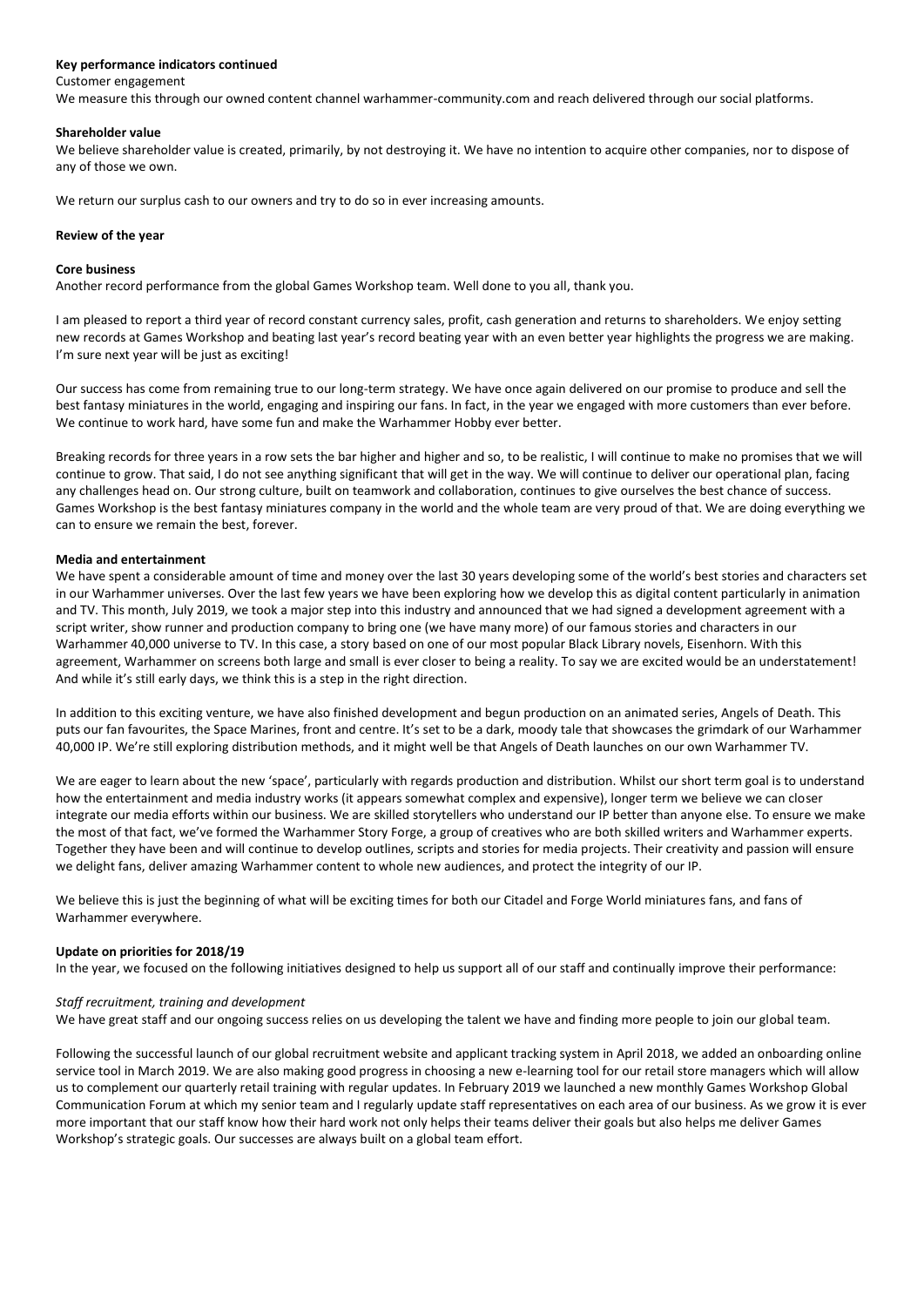#### **Update on priorities for 2018/19 continued**

## *Staff recruitment, training and development continued*

In line with our expectations and cost conscious plan, our headcount has risen from 1,654 to 2,110 over the last five years. To ensure we have the right people in the right jobs at the right time, in February 2019 I appointed a global head of people. The team will deliver a step change in how we link job specifications, training, core KPIs and staff development to remuneration. All of our staff globally will be offered the tools they need to improve their performance as well as the wellbeing support they may need at work. I am committed to ensuring Games Workshop continues to be a place where we can improve ourselves and our performance. Our continued focus on an individual's values, behaviour and skills will be integral to these plans.

*Initiatives for recruiting new customers and retaining existing customers in the Warhammer Hobby*

- *•* We opened 40 of our own stores, mostly in our one man store format in North America.
- We opened 600 more trade accounts in line with our well established terms and conditions, selling independent accounts our best selling products and, where appropriate, the extended range.

With the long term in mind, we have also been working on some new product initiatives and programmes focused on the long term to help introduce people to the Warhammer Hobby:

- *•* Warhammer Schools Alliance Programme The Warhammer Alliance packs are for teachers of students between 12 and 18 years old and are an opportunity for young hobbyists to share their passion with other like-minded students. The programme was developed in collaboration with STEM teachers to complement their approach to learning. Currently we have over 2,300 schools in the UK, North America, Australia and Asia receiving our schools packs, with more schools joining every day.
- *•* UK Scouts partnership Warhammer is an official partner to the Scouts in the UK. We joined forces in March 2019 to sponsor the model maker activity badge. Scouts all across the UK will be able to begin their Warhammer journey via a special activity pack.
- *•* Duke of Edinburgh's Award scheme We're also now very proud to be registered and involved with the Duke of Edinburgh's Award scheme, a UK based youth programme.

To further support each of these great schemes, we've set up a bespoke website. Warhammer-alliance.com will act as a content and resource hub to enable these groups, and others in the future, to get involved and explore the Warhammer Hobby.

- *•* 'Warhammer 40,000 Conquest' a weekly part-work magazine, launched in the UK, Spain and Australia with launches in Germany, Italy and France later this year. To date we have 14,000 subscribers.
- *•* 'Space Marine Heroes' our push off the frame and push fit miniatures, sold as blind collectibles. Originally launched in Japan in September 2017, Series 1 was launched globally in November 2018.

#### *Range*

We focused on the following initiatives to deliver an improvement in our product offer, our customer service and how we promote our product range:

As Warhammer is a hobby it is always our goal to allow our customers to have as much fun with our Warhammer miniatures, paint and games as they choose. To achieve this over the last few years our range has become ever more exciting, with new miniatures from our two core systems released every month. To ensure we have the right product at the right place at the right time, we have been investing in our merchandising and logistics team throughout the period. This has enabled us to implement a product category approach and extend our range planning time horizon to support more effective product launches and to minimise waste. In August 2018 we implemented a new forecasting tool which is supporting improvements in customer service and product availability. This tool will help us to manage our stock levels better too, a challenge we have been working to address.

At the heart of our range is our core IP and the core product lines that support it. We are committed every year to further extending the Warhammer worlds through great products: it is what we are great at and one of the key things that drives success.

#### *Core systems and manufacturing and warehousing capacity*

We focused on the following initiatives to ensure we keep the lights on and have enough capacity to allow us to deliver our operational plan:

#### *European ERP*

We are in the process of replacing our enterprise resource planning systems (core back office systems) for the UK and European businesses. Following our move to a more agile methodology some phases of this complex project are now live with the remaining phases planned to go live in 2020.

## *Design to manufacture*

#### Design studios

We have significantly increased the number of new releases in the last few years, for our core brands (Warhammer 40,000 and Warhammer: Age of Sigmar) and our secondary ranges, with the intent of providing customers ever greater breadth and depth in their hobby. Kill Team provided new ways to collect and play with your Warhammer 40,000 miniatures, exciting both new and existing hobbyists alike and Soul Wars, the Warhammer: Age of Sigmar launch, kick-started a year of great new miniatures.

Following the successful introduction of Blood Bowl (2017) and Necromunda (2018), this year we launched two additional secondary offers - Adeptus Titanicus, giant war machines from our Warhammer 40,000 universe, and Middle-earth Strategy Battle Game, covering both the Hobbit and Lord of the Rings films and books. Both exceeded our expectations.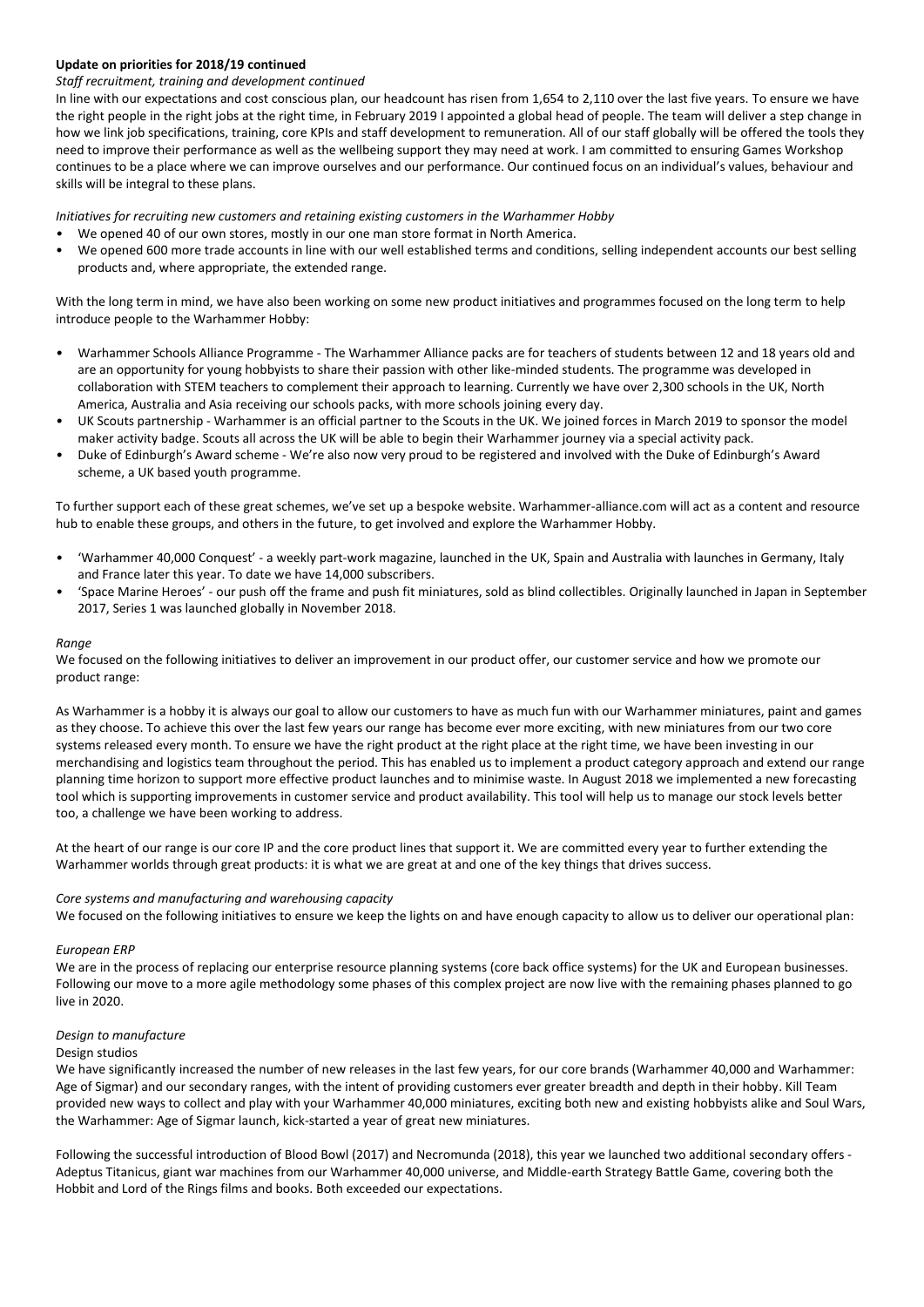#### **Update on priorities for 2018/19 continued**

#### *Design to manufacture continued*

We remain focused on delivering great value and constantly balance the cost of designing our new releases with the sales they generate. Studio payroll costs have increased by £1.2 million to £8.1 million; as a percentage of Group revenue they remain at 3.1%.

#### *Manufacturing*

Phase 1 of our new factory went live in December 2018. It looks and smells very clean and it has quickly become a great place to work. The design to manufacturing team is working on a solid plan to optimise production efficiencies and fully utilise the facility. Phase 2, scheduled to complete in the Autumn of 2019, will deliver an expanded tool room and new R&D capabilities. The total capital cost of this new facility including the purchase of the land will be approximately £14 million.

This manufacturing investment doubled the number of plastic injection moulding machines we have available and was supported by us significantly increasing our average production staffing levels from 143 to 198 at our HQ site in Nottingham.

Production payroll costs remain a key area of focus. During the year they increased by £1.6 million to £7.5 million; as a percentage of Group revenue they have increased by 0.2% to 2.9%. We expect this percentage to stay at similar levels in the year ahead.

#### *Warehousing*

In November 2018 we recruited a new group logistics manager who, with the support of their team, is now implementing an operational plan to upgrade our main warehouse facilities.

#### North America

We have been at the facility in Memphis, Tennessee for over 16 years and following a thorough review decided to stay at this location. In January 2019 we agreed with the landlord to extend our lease and they have agreed to extend the footprint of the facility from 100k sq ft to 150k sq ft. We are investing c. £5 million in new warehousing fixtures and fittings and technology. This project started in May 2019 and is due for completion in 2020.

#### UK

We have been at our own warehousing facility at Nottingham for the last 14 years which we have now outgrown. We will be moving to a purpose built rented facility less than 11 miles from our HQ and will be investing c. £5 million in new warehouse fixtures and fittings and technology. This project will start in the Autumn of 2019. The current warehouse at our HQ will become our component warehouse, saving on third party costs.

Logistics costs continue to be an area of focus. Total warehousing costs have increased by £2.7 million to £9.5 million, as a percentage of Group revenue they have increased from 3.1% to 3.7%. We would expect this percentage to rise to c. 5% at similar sales levels following the investments above.

#### *Digital asset management (DAM)*

DAM is a business process for organising, storing and retrieving digital assets, e.g. photos, artwork, videos, and other multimedia content. This investment will ensure we can sleep at night knowing that we can easily archive, preserve, locate and retrieve any assets based on the IP that we own. From those generated by our licensing partners in their computer games to our own marketing content and product designs. The project started in January 2019 and the software and infrastructure are now live.

#### **Sales**

| Sales by segment   |             |             |             |             |            |            |
|--------------------|-------------|-------------|-------------|-------------|------------|------------|
|                    |             | Restated    |             | Restated    |            |            |
|                    | 52 weeks to | 53 weeks to | 52 weeks to | 53 weeks to |            |            |
|                    | 2 June 2019 | 3 June 2018 | 2 June 2019 | 3 June 2018 | 2019       | 2018       |
|                    | Constant    | Constant    | Actual      | Actual      | % of total | % of total |
|                    | currency    | currency    | rates       | rates       | sales      | sales      |
| Trade              | £120.6m     | £94.4m      | £121.5m     | £94.4m      | 47%        | 43%        |
| Retail             | £87.6m      | £82.0m      | £87.8m      | £82.0m      | 34%        | 37%        |
| Online             | £47.1m      | £44.9m      | £47.3m      | £44.9m      | 19%        | 20%        |
| <b>Total sales</b> | £255.3m     | £221.3m     | £256.6m     | £221.3m     |            |            |

Prior period amounts have been restated following the retrospective adoption of IFRS 15 'Revenue from contracts with customers'.

Reported sales grew by 16% to £256.6 million for the year. On a constant currency basis, sales were up by 15% from £221.3 million to £255.3 million.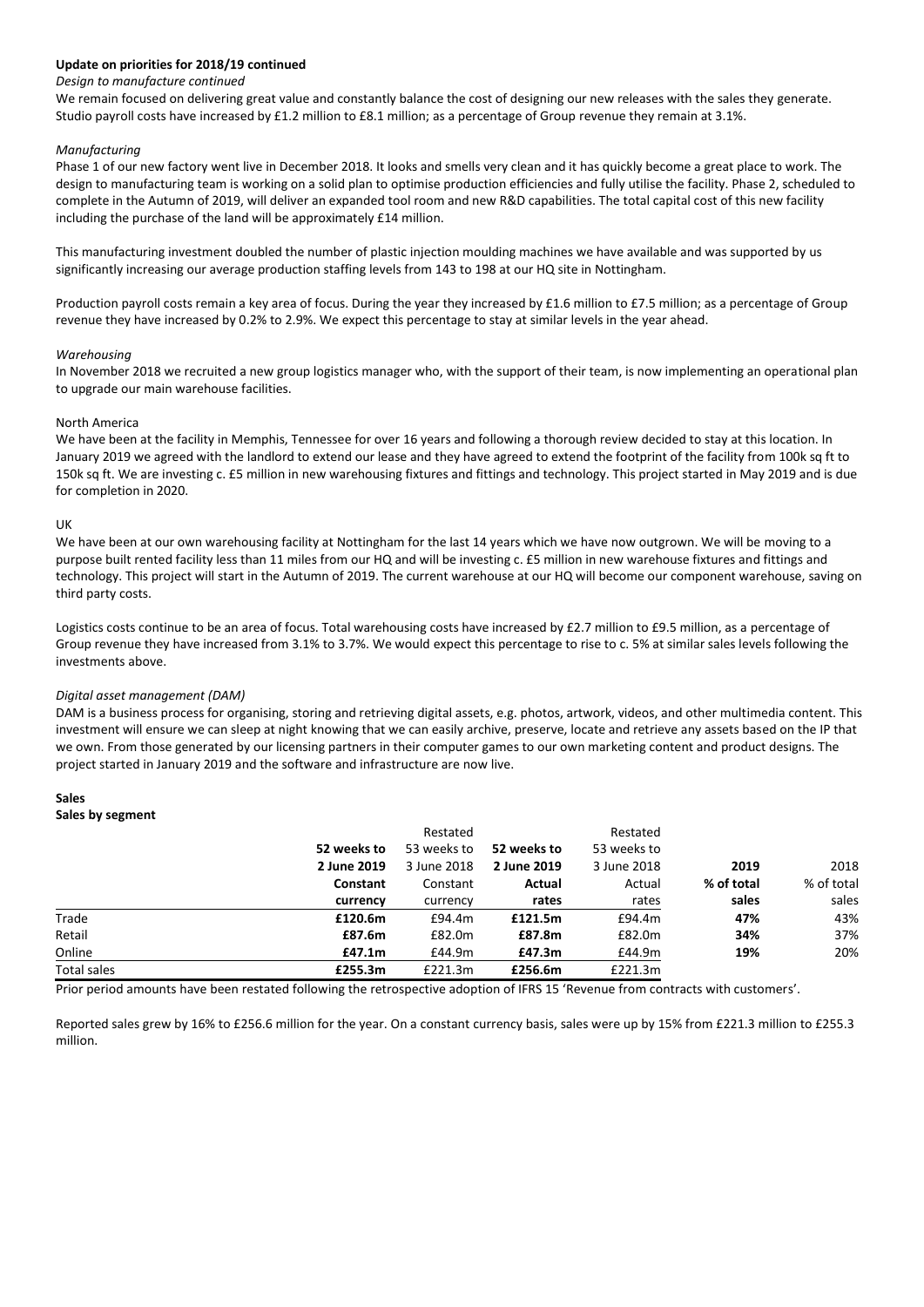## **Sales by channel**

34% (2018: 37%) of sales were made through our own stores, 47% (2018: 43%) of sales were to independent retailers and 19% (2018: 20%) were online.

### **Retail**

Store openings and closures during the year:

|                           |             |        |                          |           | <b>Number of</b>               | Number of   |
|---------------------------|-------------|--------|--------------------------|-----------|--------------------------------|-------------|
|                           | Number of   |        |                          | Number of | one man                        | one man     |
|                           | stores at   |        |                          | stores at | stores at                      | stores at   |
|                           | 3 June 2018 | Opened |                          |           | Closed 2 June 2019 2 June 2019 | 3 June 2018 |
| UK                        | 144         |        | 5                        | 140       | 100                            | 104         |
| North America             | 134         | 20     |                          | 153       | 140                            | 119         |
| <b>Continental Europe</b> | 148         |        | 4                        | 151       | 108                            | 103         |
| Australia                 | 48          | 4      |                          | 50        | 41                             | 39          |
| Asia                      | 15          | 8      | $\overline{\phantom{a}}$ | 23        | 21                             | 14          |
|                           | 489         | 40     | 12                       | 517       | 410                            | 379         |

We opened 40 new stores in the year including 8 relocated stores (shown within both the opened and closed store numbers above). These new stores generated £3.0 million of profitable sales. Our main focus for store openings in the year ahead will be North America and Germany. We will continue to focus on improving our existing store performance.

Retail sales grew by 7% in the year (7% at constant currency), helped by additional growth from 28 net new stores and our visitor centre delivering 9% growth. We continue to fine tune our skills-based training for all of our store managers at our retail workshops.

#### **Trade**

Sales increased by 29% during the year (28% at constant currency). We delivered growth in every major country we sell our products in thanks to the hard work of our telesales teams in Memphis, Nottingham and Sydney. Sales to trade accounts which sell primarily online continue to perform well.

#### **Online**

Sales grew by 5% (5% at constant currency). We are committed to continuous investment in our online shopping experience and it is a key area of operational focus in the year ahead.

#### **Asia**

#### *China*

Sales grew by 67% in the year. We continue to be patient, adopting our proven channel strategy in this region. We successfully opened our first store in the south of China, a multi man store in Shenzhen. This adds to the other successful 5 stores based in Shanghai. The product range is increasingly available in Mandarin.

To complement our traditional channel strategy, in February 2019 we launched a 'Warhammer' online store on one of China's e-commerce platforms. We are selling a limited range of items, mainly 'getting started' product and some hobby supplies.

#### *Rest of Asia*

Sales grew profitably by 23% in the year. This was driven by 22% sales growth in Japan where we now have 8 retail stores and have doubled the number of independent stores, partially thanks to the visibility and promotion of products like 'Space Marine Heroes', and the help of a few local partners.

#### **Marketing**

As ever, when we say marketing at Games Workshop, we mean engaging, informing and inspiring our global community.

We continue to be customer focused and our customers have never been more engaged - reading and interacting with more Warhammer content, more often than ever before. Warhammer-community.com, the cornerstone of our online marketing, had over 114 million page views in the period, nearly double that of the previous year. This is from over 6 million users, up 1 million from the same period last year. In the year, we also expanded our social media toolkit, using targeted content to re-engage our audience. Early indicators show a good return on spend, giving us a promising way to deliver great content to lapsed and new customers alike.

As well as supporting Warhammer 40,000 and Warhammer: Age of Sigmar with daily content, the team has focused on providing better support for new customers, developing a series of instructional How To Play videos. These have been a great success, with metrics up over 100% on the previous iterations of such videos. Once again, the team has also made space to innovate and play, experimenting with new, engaging content types, such as a live action trailer for Warcry, and a series of 'movie spoofs' to launch the Citadel Colour Contrast paint range. As a result, official Warhammer video content was viewed over 50 million times across our channels in the year.

#### **Gross margin**

Gross margin declined in the year in line with our expectations (2019: 67.5%; 2018: 71.0%). This was as a direct result of sales mix of new and existing product - 38% of sales from new releases and 62% of sales from existing product - as well as channel mix changes.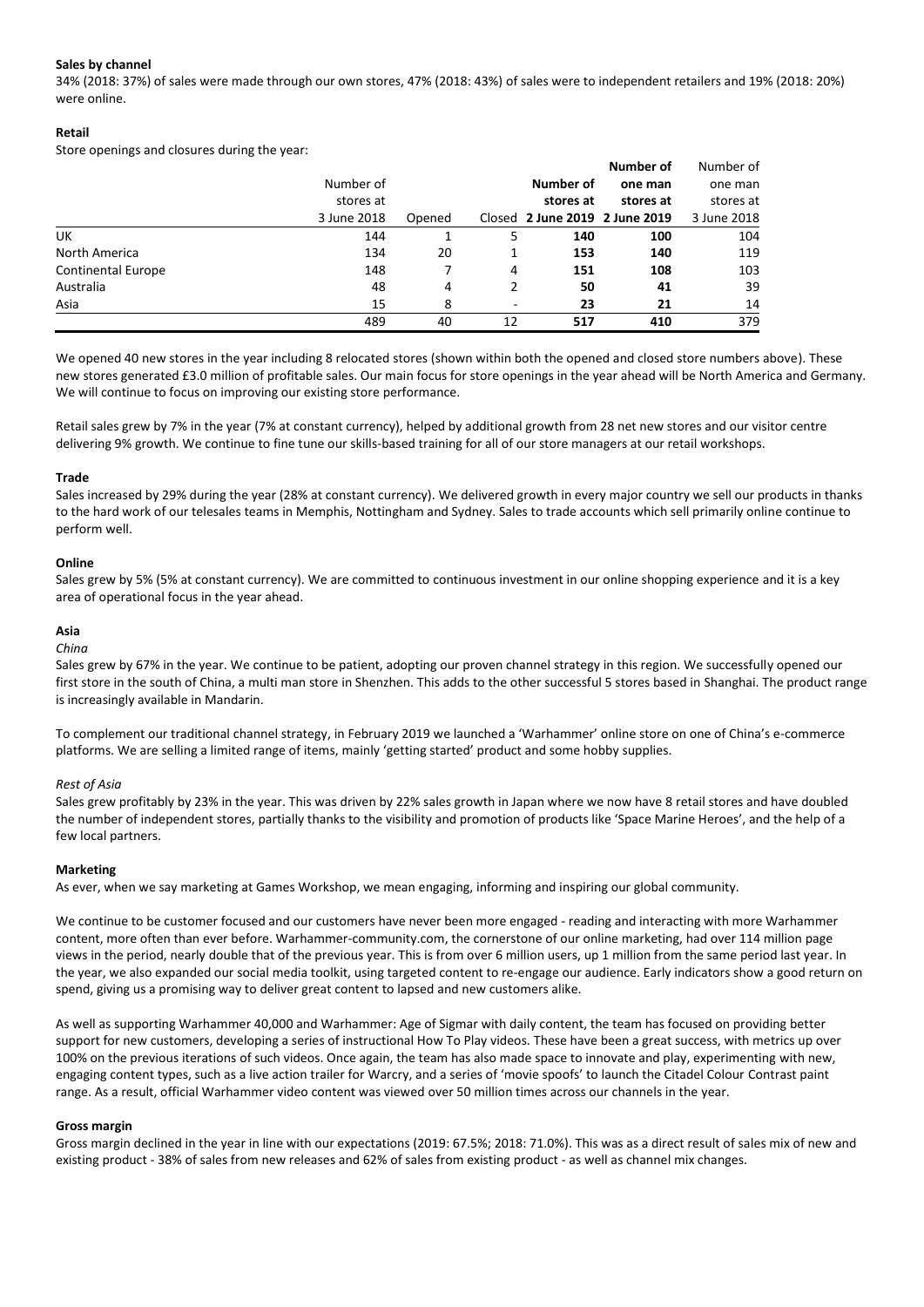### **Costs**

Costs have increased by £11.1 million in the year as a result of investments for the long term: £4.1 million in our store opening programme which has partially helped us to deliver organic sales growth by expanding into new geographic locations, and £2.6 million additional spend on our operations, support and marketing teams. As a direct result of our significant sales and profit growth, we rewarded all of our staff with a £1,500 discretionary payment in addition to a £1,000 profit share payment each (total cost £5.5 million; 2018: £4.8 million). We also honoured our commitment to pay 20% of any sales increase to our retail store managers (total cost £1.0 million; 2018: £2.9 million) who achieved sales growth whilst maintaining costs broadly in-line with last year. Variable costs directly attributable to sales volume growth increased by £1.6 million in the year.

# **Operating profit**

**Operating profit by segment**

|                          |                 | Restated     |             | Restated     |
|--------------------------|-----------------|--------------|-------------|--------------|
|                          | 52 weeks to     | 53 weeks to  | 52 weeks to | 53 weeks to  |
|                          | 2 June 2019     | 3 June 2018  | 2 June 2019 | 3 June 2018  |
|                          | <b>Constant</b> | Constant     | Actual      | Actual       |
|                          | currency        | currency     | rates       | rates        |
| Trade                    | £44.2m          | £32.9m       | £43.7m      | £32.9m       |
| Retail                   | £10.5m          | £7.2m        | £10.4m      | £7.2m        |
| Online                   | £29.3m          | £27.9m       | £29.2m      | £27.9m       |
| Product and supply       | £18.8m          | £23.9m       | £18.5m      | £23.9m       |
| Royalties (net of costs) | £10.4m          | £8.8m        | £10.6m      | £8.8m        |
| Other costs              | $f(31.4)$ m     | £ $(26.4)$ m | $E(31.2)$ m | £ $(26.4)$ m |
| Total operating profit   | £81.8m          | £74.3m       | £81.2m      | £74.3m       |

Prior period amounts have been restated following the retrospective adoption of IFRS 15 'Revenue from contracts with customers'.

#### **Core business operating profit (operating profit before royalty income)**

Core business operating profit grew by £5.1 million to £69.8 million (2018: £64.7 million). On a constant currency basis, core business operating profit increased by £6.0 million to £70.7 million. This was driven by improvements across all of our three main channels.

#### **Royalty income**

Royalty income increased in the year by £1.7 million to £11.4 million. This was due to the strong performances of Total War: Warhammer II and Warhammer: Vermintide 2. Reported income is split as follows: 87% PC and console games, 7% mobile and 6% other. Royalty income recognises guarantee income in full at the inception of the contract, following the retrospective adoption of IFRS 15.

#### **Cash generation**

During the year, the Group's core operating activities generated £69.0 million of cash after tax payments (2018: £66.0 million). The Group also received cash of £9.1 million in respect of royalties in the year (2018: £8.9 million). After purchases of tangible and intangible assets and product development costs of £22.5 million (2018: £21.5 million), dividends of £50.3 million (2018: £38.7 million), group profit share and discretionary payments to employees of £5.5 million (2018: £4.8 million), proceeds from the issue of ordinary share capital relating to the sharesave scheme of £0.7 million (2018: £1.0 million) and net interest and foreign exchange and gains of £0.4 million (2018: losses of £0.1 million) there were net funds at the year end of £29.4 million (2018: £28.5 million).

#### **Dividends**

We followed our principle of returning truly surplus cash to shareholders. Dividends of £50.3 million (2018: £40.6 million) were declared during the year.

#### **Return on capital\***

A key long term measure for our performance has been return on capital. During the year our return on capital fell from 120% to 100%. This was driven by an increase in in average capital employed, offset by an increase in operating profit before royalty income.

#### **Capital employed**

Average capital employed increased by £16.1 million to £70.0 million. The book value of tangible and intangible assets increased by £8.5 million, inventories increased by £5.6 million and trade and other receivables increased by £4.3 million whilst current liabilities increased by £1.4 million.

\*We use average capital employed to take account of the significant fluctuation in working capital which occurs as the business builds both inventories and trade receivables in the pre-Christmas trading period. Return is defined as operating profit before royalty income, and the average capital employed is adjusted by deducting assets and adding back liabilities in respect of cash, borrowings, exceptional provisions, taxation, deferred royalty income and dividends.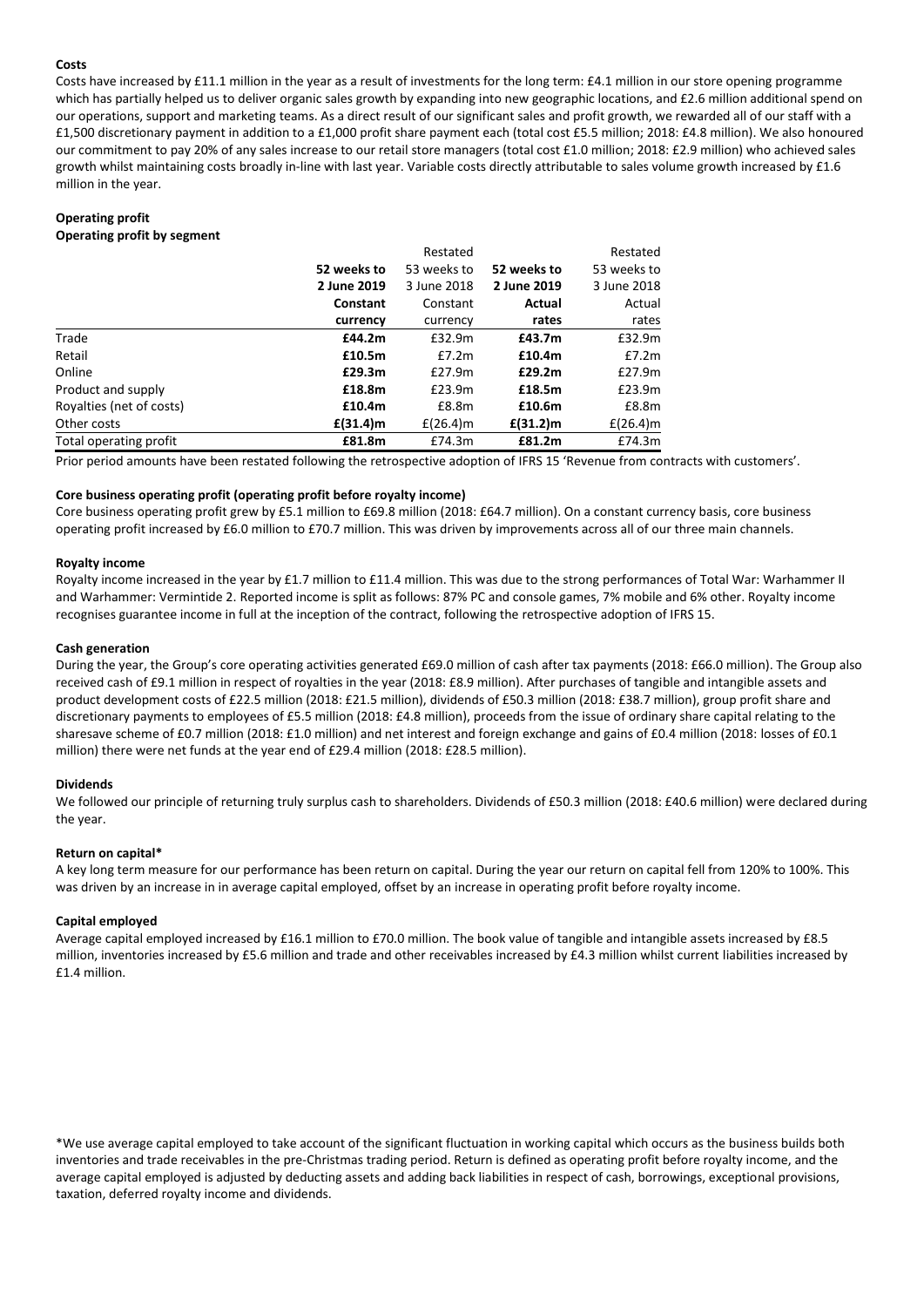#### **Investments in assets**

This is what we have been spending your money on:

|                                       | 2019            | 2018             |
|---------------------------------------|-----------------|------------------|
|                                       | <b>£million</b> | <b>f</b> million |
| Shop fits for new and existing stores | 1.7             | 1.4              |
| Production equipment and tooling      | 7.2             | 8.8              |
| Computer equipment and software       | 3.7             | 2.6              |
| Site                                  | 3.6             | 3.3              |
| <b>Total capital additions</b>        | 16.2            | 16.1             |

In 2018/19 we invested £1.7 million in shop fits: 40 new stores and 12 refurbishments and in addition we have rebranded 129 stores to Warhammer. We also invested £2.1 million in tooling, milling and injection moulding and paint machines and a further £3.8 million on moulding tools. The investment in computer software relates mainly to the work on the new ERP system. The investment in site includes £2.5 million building costs to expand our production capacity in Nottingham. Capital investment is expected to be higher than depreciation and amortisation over the next few years as we increase our logistics capacity and upgrade our core back office systems in Nottingham.

#### **Inventories**

Inventories have increased by £4.0 million to meet the increased sales demand. Stock provision remains at 1.9% of sales. We continue to offer a broad range of price points and we have maintained our policy of aiming to only increase the prices of our new releases to reflect the necessary investment in our product quality. The annual impact on the average price of product sales is 3%.

#### **Trade and other receivables**

Trade and other receivables increased by £4.3 million, which includes an increase of £3.1m in respect of royalty income receivable following the adoption of IFRS 15 'Revenue from contracts with customers'.

#### **Trade and other payables**

Trade and other payables reduced by £1.1 million due to a reduction in trade payables at the period end.

#### **Taxation**

The effective tax rate for the year was 19.0% (2018: 19.9%). While we continue to expect a rate above that for a business with activities solely in the UK due to higher overseas rates, this has been offset by increased profit in stock provisions at those same rates.

#### **Treasury**

The objective of our treasury operation is the cost effective management of financial risk. The relationship with the Group's bank is managed centrally. It operates within a range of board approved policies. No transactions of a speculative nature are permitted.

#### **Funding and liquidity risk**

The Group pays for its operations entirely from our cash flow.

#### **Interest rate risk**

Net interest receivable for the year (excluding unwinding of discounts on provisions) was £97,000 (2018: net interest payable £49,000).

#### **Foreign exchange**

Our big currency exposures are the euro and US dollar:

|                                          | euro |      | US dollar |      |
|------------------------------------------|------|------|-----------|------|
|                                          | 2019 | 2018 | 2019      | 2018 |
| Year end rate used for the balance sheet | 1.13 | 1.14 | 1.26      | 1.33 |
| Average rate used for earnings           | 1.14 | 1.13 | 1.30      | 1.35 |

The net impact in the year of these exchange rate fluctuations on our operating profit was a decrease of £0.8 million (2018: decrease of £1.5 million).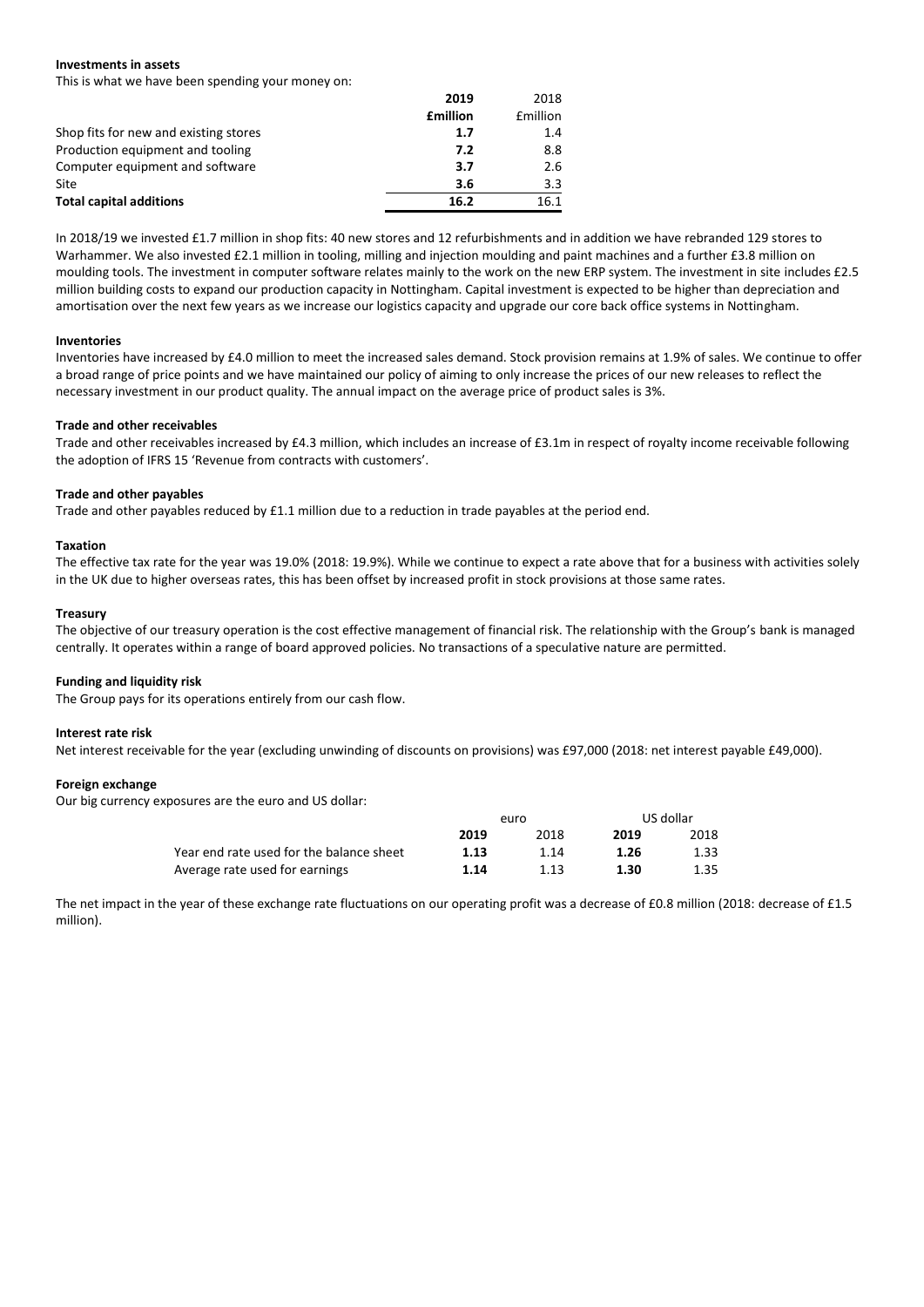#### **Priorities for 2019/20**

#### **Core business**

As part of our overall strategy, four key initiatives will be prioritised in 2019/20. They are broadly the same as last year. These are designed to deliver further sales growth whilst maintaining our operating profit margin, and continuing to surprise and delight our customers.

## Firstly, staff recruitment and training.

We are continuing with our investment in our people. Our global people manager is in the process of strengthening her team in four key areas: staff recruitment, training, wellbeing and performance & pay. We are working on delivering a robust workforce plan to ensure we can meet our global needs today and in the near future.

Secondly, we will continue to be customer focused, better engaging our existing ones and reaching whole new audiences with the Warhammer Hobby:

- Open more of our own stores, mostly in our one man store format, in North America and in Germany. My goal is to open 25 stores (net) in 2019/20.
- We will continue to open more independent retailer accounts. This will be based on our well established terms and conditions, selling independent accounts our best selling products and, where appropriate, the extended range. The goal is to sell all of our products where our customers want to shop. We will continue the project of updating our online service tools to ensure all of our third party accounts get outrageous customer service and support.
- Continue to improve our digital marketing and customer engagement.

#### Thirdly, we will continue to focus on our range.

We will continue to review our core product range to ensure we have the right products in the right place at the right time. We have significantly increased the number of new releases supporting our core systems in the last few years and this will continue in 2019/20. We will continue to pilot some new product formats in new markets and look to broaden our brand awareness in Asia.

Finally, in our core business, as discussed above, with a fair wind and a bit of luck we will be celebrating the completion of some of the core IT systems and our manufacturing and warehouse capacity projects.

#### **Non core**

#### *Media and entertainment*

This is very early days for this new team. They will be working with lawyers and a small group of advisors with our new media partners on scripts that will eventually bring the worlds of Warhammer to TV and animation. In addition, we have formed the Warhammer Story Forge, a team of internal creative and trusted writers who will script and develop a series of animation projects over the coming year.

#### *Licensing*

Our licensing team will continue with the good progress they have made over the last few years. We believe our IP to be among the best in the world and we want to work with big, value-adding partners. Our licensing team will focus on signing some new AAA deals for Warhammer on mobile platforms.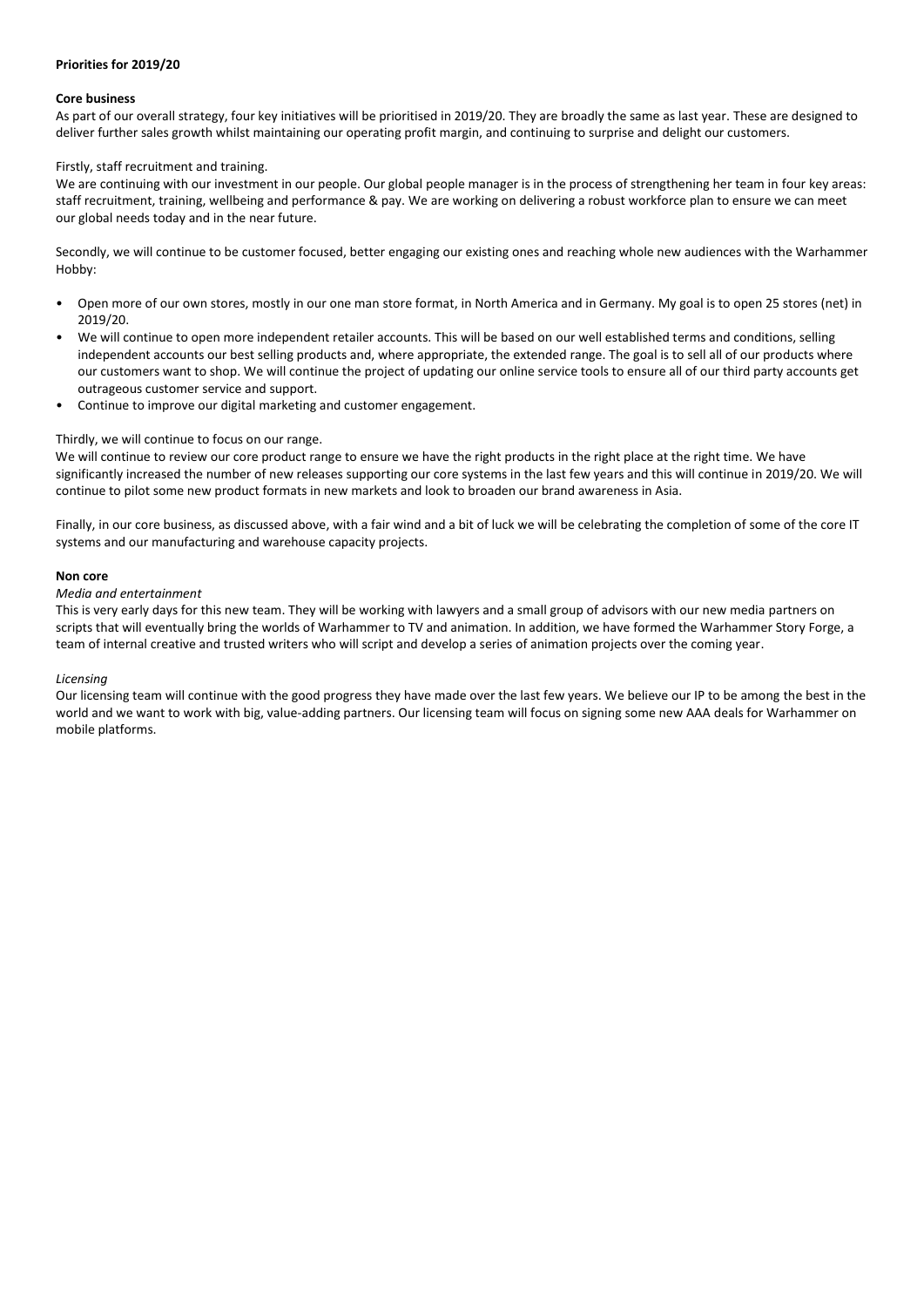#### **Risks and uncertainties**

The board has overall responsibility for ensuring risk is appropriately managed across the Group. The top seven risks to the Group are reviewed at each board meeting. The risks are rated as to their business impact and their likelihood of occurring. In addition, the Group has a disaster recovery plan to ensure ongoing operations are maintained in all circumstances. The principal risks identified in 2018/19 are discussed below. These risks are not intended to be an extensive analysis of all risks that may arise but more importantly are the ones which we believe could cause business interruption in the year ahead.

- ERP change as discussed above we are changing our core ERP system in the UK. This is a complicated project with the risk of widespread business disruption if it is not implemented well. It is being implemented and managed by a strong internal project team and specialist ERP software consultants.
- Recruitment to always have a world class team to support our business. The risk is we compromise and recruit only for skills and not on the personal qualities we need new members of the global team to demonstrate to ensure we deliver our long-term goals. The Games Workshop recruitment process aims to ensure we recruit for attitude as well as skills, to help mitigate this risk. This end to end process starts with writing a new job specification highlighting the personal qualities needed in the job as well as the skills, through to a robust induction process which will help them be successful in their job. Our new recruitment and onboarding systems also help in ensuring the recruitment process is efficient and effective for both the new recruit and the recruiting manager.
- Supply chain to deliver a seamless supply of products to our customers. The risk is that there are unnecessary delays or expense. Constant review by the executive directors and the rest of the board of our production and warehousing capacity ensures that issues are dealt with in an appropriate timescale. This is particularly relevant given the recent growth in sales.
- Range management as discussed above we are reviewing our range to ensure that we are exploring all opportunities. The risk is that we don't fully exploit all the opportunities that are available to us or that we have too much stock.
- Innovation to surprise and delight our customers with ever better new miniatures and related products. The risk is that we become complacent. Our design studios are responsible for creating great new miniatures and games. The sales of new products are reviewed and assessed by the executive team and the design studios to ensure that we continue to deliver on our promise to make the best miniatures in the world.
- IP exploitation to optimise our Warhammer brands fully, in addition to being innovative in our core business. The risks are that we do harm to the core business or that we don't take this opportunity seriously. With the appointment of our new non-executive director, Kate Marsh, the board will manage the risk going forward under the remit of a separate committee supporting the senior team on these new opportunities.
- Distractions this is anything else that gets in the way of us delivering our goals.

Games Workshop relies upon the continued availability and integrity of its IT systems. Our business critical systems are monitored and disaster recovery plans are in place and reviewed to ensure they remain up to date. The security of our systems is reviewed on an ongoing basis with software updates applied and equipment updated as required.

We do not consider that we have material solvency or liquidity risks.

Following the UK Government invoking Article 50 of the Treaty of Lisbon, notifying the European Council of its intention to withdraw from the EU, Games Workshop has reviewed the impact that this may have on the Group. The key risks for Games Workshop relate to the movement of goods from the UK to the EU across all sales channels as well as the recruitment and retention of EU nationals working in the UK. These risks have been assessed and plans have been put in place to help mitigate the possible impact of these changes depending on the nature of the UK's withdrawal from the EU.

In my opinion the greatest risk is the same one that we repeat each year, namely, management. So long as we have the right people in the right jobs we will be fine. In the past, we have had far better success when we recruit from within for our senior roles. Problems will arise if the board allows egos and private agendas to rule. I will do my utmost to ensure that this does not happen.

#### **Summary**

An amazing set of results - the best year in Games Workshop's history, *so far*. You can once again see from these results that our business and the Warhammer Hobby are in good shape.

The board and I continue to believe that the prospects for the business are good.

#### **Kevin Rountree**

CEO 29 July 2019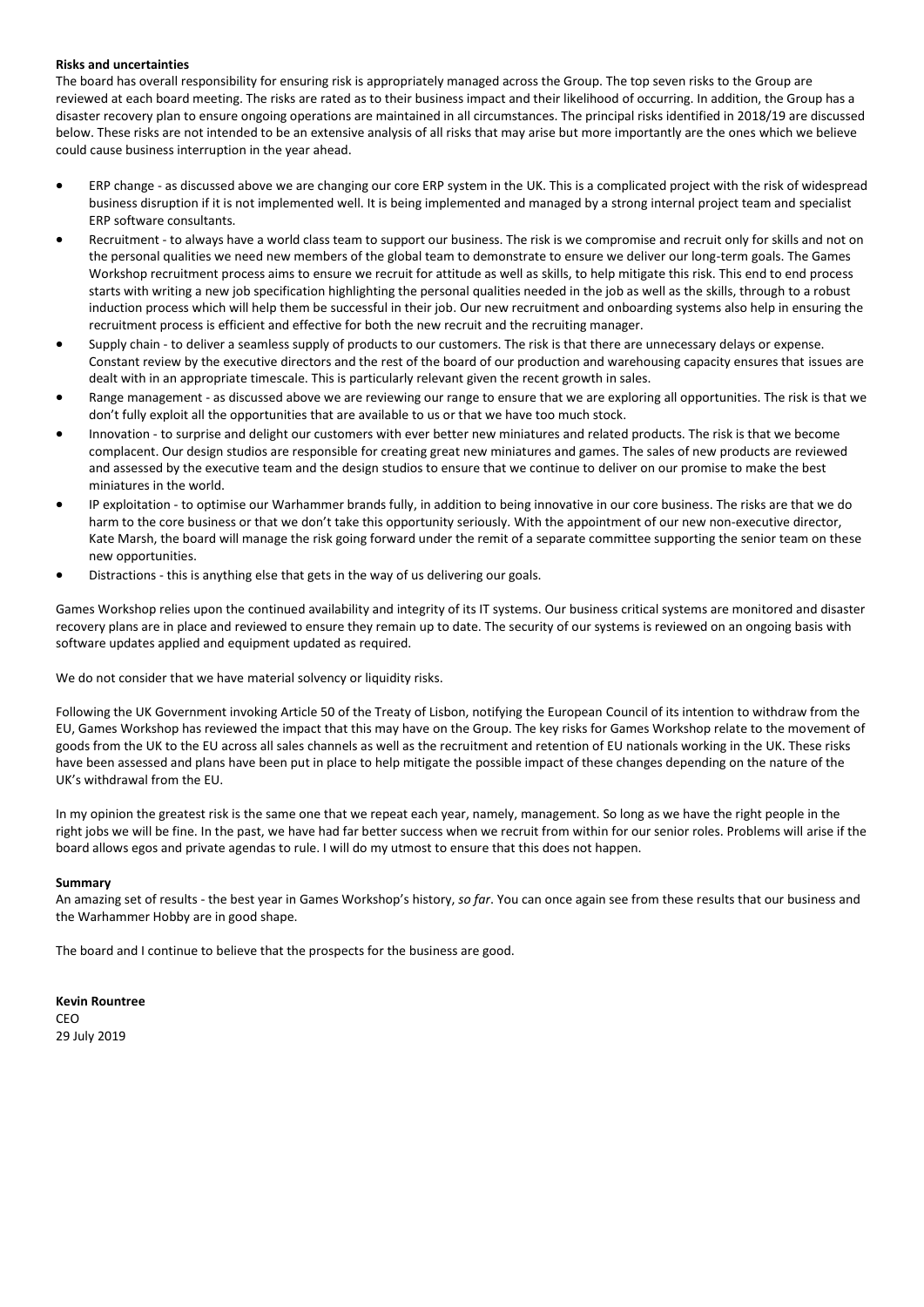#### **Statement of directors' responsibilities**

The directors confirm that this condensed consolidated financial information has been prepared in accordance with IFRSs and that the management report herein includes a fair review of the information required by DTR 4.2.7 and DTR 4.2.8, namely:

- an indication of important events that have occurred during the year and their impact on the condensed set of financial statements, and a description of the principal risks and uncertainties; and
- material related-party transactions in the year and any material changes in the related-party transactions described in the last annual report.

A list of all current directors is maintained on the investor relations website at [investor.games-workshop.com.](http://investor.games-workshop.com/)

By order of the board

**Kevin Rountree <b>Rachel Tongue Rachel Tongue** 29 July 2019

CEO Group Finance Director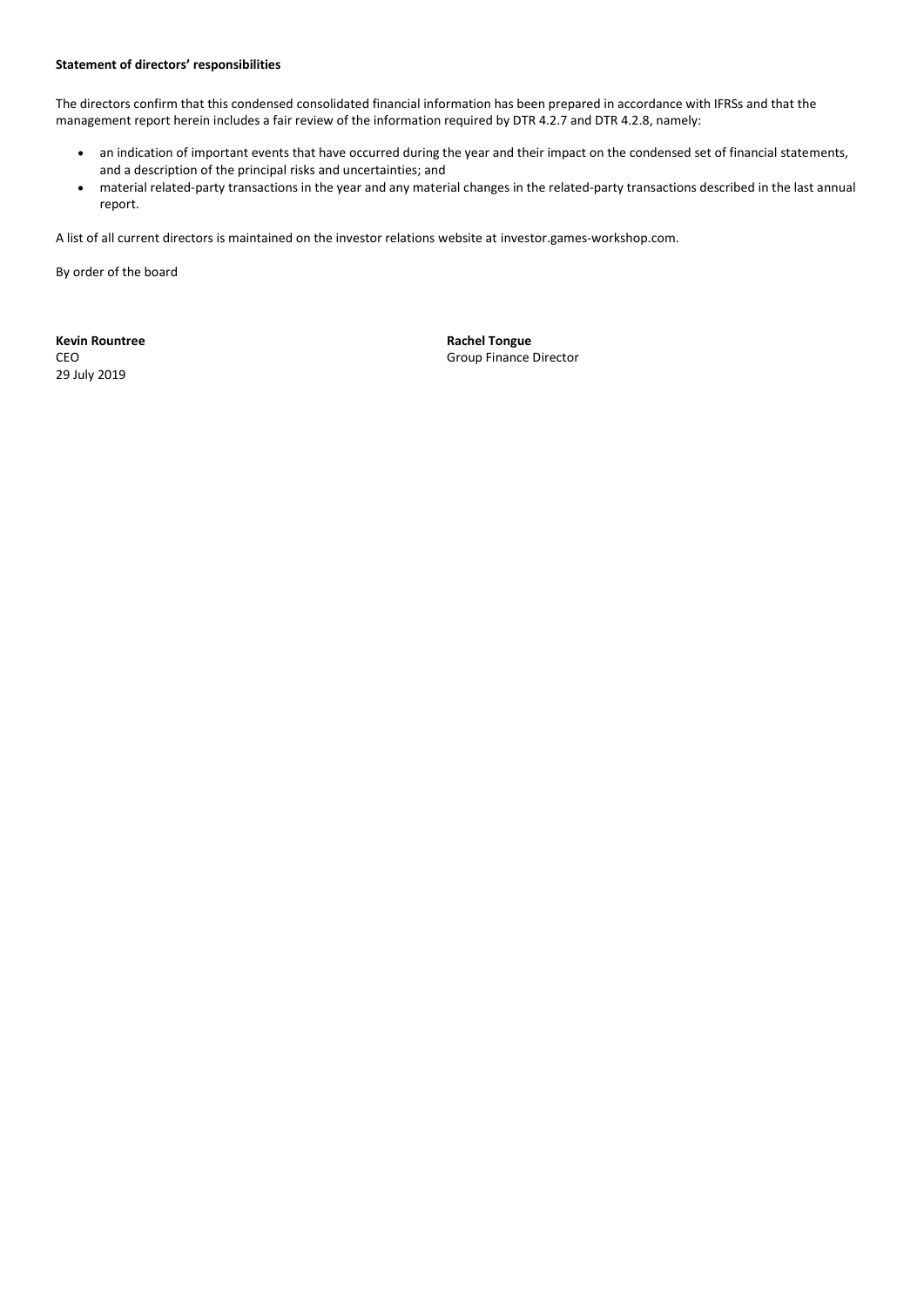## **CONSOLIDATED INCOME STATEMENT**

|                                               |              |                | Restated       |
|-----------------------------------------------|--------------|----------------|----------------|
|                                               |              | 52 weeks ended | 53 weeks ended |
|                                               |              | 2 June 2019    | 3 June 2018    |
|                                               | <b>Notes</b> | £000           | £000           |
| Revenue                                       | 3            | 256,574        | 221,304        |
| Cost of sales                                 |              | (83, 306)      | (64, 219)      |
| <b>Gross profit</b>                           |              | 173,268        | 157,085        |
| Operating expenses                            | 3            | (103, 434)     | (92, 383)      |
| Other operating income – royalties receivable |              | 11,365         | 9,617          |
| <b>Operating profit</b>                       |              | 81,199         | 74,319         |
| Finance income                                |              | 102            | 90             |
| Finance costs                                 |              | (5)            | (139)          |
| <b>Profit before taxation</b>                 |              | 81,296         | 74,270         |
| Income tax expense                            | 5            | (15, 475)      | (14, 815)      |
| Profit attributable to owners of the parent   |              | 65,821         | 59,455         |

Earnings per share for profit attributable to the owners of the parent during the period (expressed in pence per share):

|                                     | <b>Notes</b> |                    |        |
|-------------------------------------|--------------|--------------------|--------|
| Basic earnings per ordinary share   |              | 202.9 <sub>p</sub> | 184.3p |
| Diluted earnings per ordinary share |              | 200.8 <sub>p</sub> | 181.6p |

# **CONSOLIDATED STATEMENT OF COMPREHENSIVE INCOME**

|                                                                 |                | Restated       |
|-----------------------------------------------------------------|----------------|----------------|
|                                                                 | 52 weeks ended | 53 weeks ended |
|                                                                 | 2 June 2019    | 3 June 2018    |
|                                                                 | £000           | £000           |
| Profit attributable to owners of the parent                     | 65,821         | 59,455         |
| Other comprehensive income/(expense)                            |                |                |
| Items that may be subsequently reclassified to profit or loss   |                |                |
| Exchange differences on translation of foreign operations       | 708            | (353)          |
| Other comprehensive income /(expense) for the period            | 708            | (353)          |
| Total comprehensive income attributable to owners of the parent | 66,529         | 59,102         |

Prior period amounts have been restated following the retrospective adoption of IFRS 15 'Revenue from contracts with customers'. See note 2 for further details.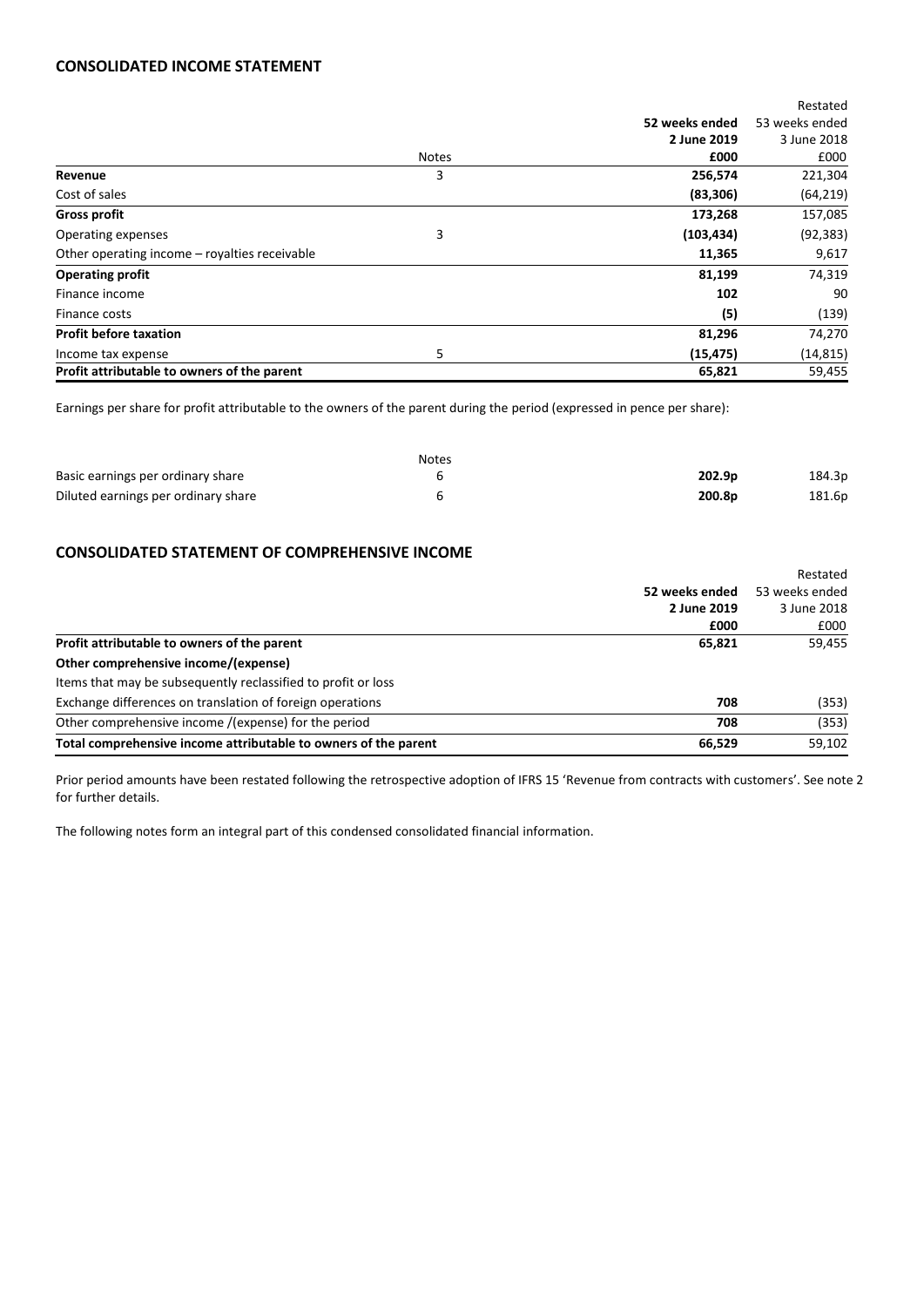## **CONSOLIDATED BALANCE SHEET**

|                                              |              |             | Restated    |
|----------------------------------------------|--------------|-------------|-------------|
|                                              |              | 2 June 2019 | 3 June 2018 |
|                                              | <b>Notes</b> | £000        | £000        |
| <b>Non-current assets</b>                    |              |             |             |
| Goodwill                                     |              | 1,433       | 1,433       |
| Other intangible assets                      | 9            | 16,004      | 14,195      |
| Property, plant and equipment                | 10           | 35,303      | 30,072      |
| Deferred tax assets                          |              | 8,582       | 5,704       |
| Trade and other receivables                  |              | 3,085       | 2,076       |
|                                              |              | 64,407      | 53,480      |
| <b>Current assets</b>                        |              |             |             |
| Inventories                                  |              | 24,192      | 20,159      |
| Trade and other receivables                  |              | 18,796      | 15,502      |
| Current tax assets                           |              | 814         | 457         |
| Cash and cash equivalents                    | 8            | 29,371      | 28,545      |
|                                              |              | 73,173      | 64,663      |
| <b>Total assets</b>                          |              | 137,580     | 118,143     |
| <b>Current liabilities</b>                   |              |             |             |
| Trade and other payables                     |              | (19, 199)   | (20, 298)   |
| <b>Current tax liabilities</b>               |              | (9, 135)    | (7,828)     |
| Provisions for other liabilities and charges | 11           | (919)       | (691)       |
|                                              |              | (29, 253)   | (28, 817)   |
| <b>Net current assets</b>                    |              | 43,920      | 35,846      |
| <b>Non-current liabilities</b>               |              |             |             |
| Other non-current liabilities                |              | (1,010)     | (667)       |
| Provisions for other liabilities and charges | 11           | (844)       | (537)       |
|                                              |              | (1,854)     | (1, 204)    |
| <b>Net assets</b>                            |              | 106,473     | 88,122      |
|                                              |              |             |             |
| <b>Capital and reserves</b>                  |              |             |             |
| Called up share capital                      |              | 1,625       | 1,617       |
| Share premium account                        |              | 12,281      | 11,571      |
| Other reserves                               |              | 4,685       | 3,977       |
| Retained earnings                            |              | 87,882      | 70,957      |
| <b>Total equity</b>                          |              | 106,473     | 88,122      |

Prior period amounts have been restated following the retrospective adoption of IFRS 15 'Revenue from contracts with customers'. See note 2 for further details.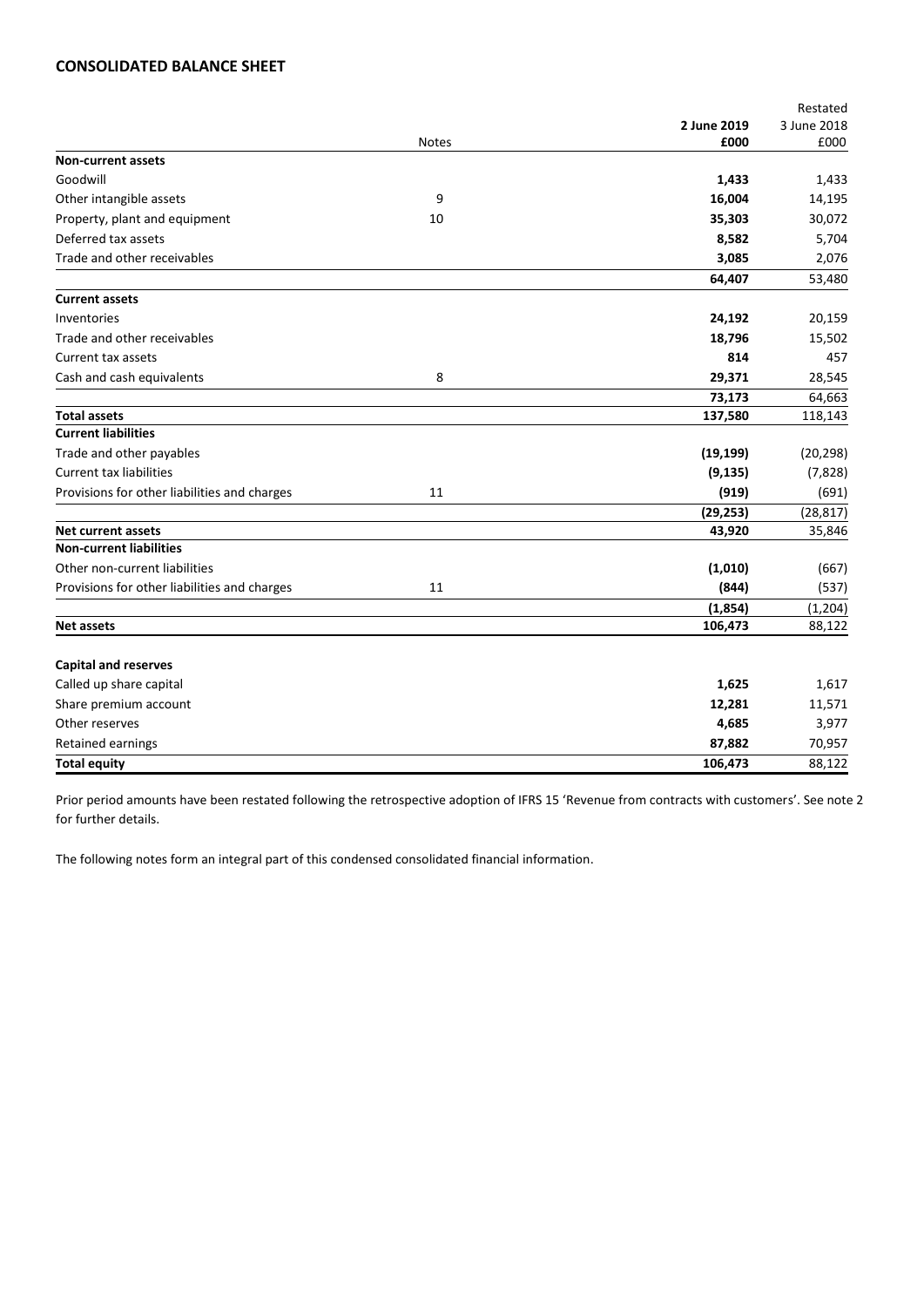# **CONSOLIDATED STATEMENT OF CHANGES IN TOTAL EQUITY**

|                                                           |                | Share                    |                          |           |           |
|-----------------------------------------------------------|----------------|--------------------------|--------------------------|-----------|-----------|
|                                                           | Called up      | premium                  | Other                    | Retained  | Total     |
|                                                           | share capital  | account                  | reserves                 | earnings  | equity    |
|                                                           | £000           | £000                     | £000                     | £000      | £000      |
| At 28 May 2017 and 29 May 2017 (as restated)              | 1,607          | 10,599                   | 4,330                    | 50,164    | 66,700    |
| Profit for the 53 weeks to 3 June 2018 (as restated)      |                |                          |                          | 59,455    | 59,455    |
| Exchange differences on translation of foreign operations |                |                          | (353)                    |           | (353)     |
| Total comprehensive (expense)/income for the period (as   | $\blacksquare$ | $\overline{\phantom{a}}$ | (353)                    | 59,455    | 59,102    |
| restated)                                                 |                |                          |                          |           |           |
| Transactions with owners:                                 |                |                          |                          |           |           |
| Share-based payments                                      |                |                          |                          | 204       | 204       |
| Shares issued under employee sharesave scheme             | 10             | 972                      |                          |           | 982       |
| Deferred tax credit relating to share options             |                |                          |                          | 1,050     | 1,050     |
| Current tax credit relating to exercised share options    |                |                          |                          | 686       | 686       |
| Dividends declared to Company shareholders                |                |                          | ٠                        | (40, 602) | (40, 602) |
| Total transactions with owners                            | 10             | 972                      | $\blacksquare$           | (38, 662) | (37, 680) |
| At 3 June 2018 and 4 June 2018 (as restated)              | 1,617          | 11,571                   | 3,977                    | 70,957    | 88,122    |
| Profit for the 52 weeks to 2 June 2019                    |                |                          |                          | 65,821    | 65,821    |
| Exchange differences on translation of foreign operations |                |                          | 708                      |           | 708       |
| Total comprehensive income for the period                 |                |                          | 708                      | 65,821    | 66,529    |
| Transactions with owners:                                 |                |                          |                          |           |           |
| Share-based payments                                      |                |                          |                          | 339       | 339       |
| Shares issued under employee sharesave scheme             | 8              | 710                      |                          |           | 718       |
| Deferred tax credit relating to share options             |                |                          |                          | 224       | 224       |
| Current tax credit relating to exercised share options    |                |                          |                          | 818       | 818       |
| Dividends declared to Company shareholders                |                |                          |                          | (50, 277) | (50, 277) |
| <b>Total transactions with owners</b>                     | 8              | 710                      | $\overline{\phantom{a}}$ | (48, 896) | (48, 178) |
| At 2 June 2019                                            | 1,625          | 12,281                   | 4,685                    | 87,882    | 106,473   |

Prior period amounts have been restated following the retrospective adoption of IFRS 15 'Revenue from contracts with customers'. See note 2 for further details.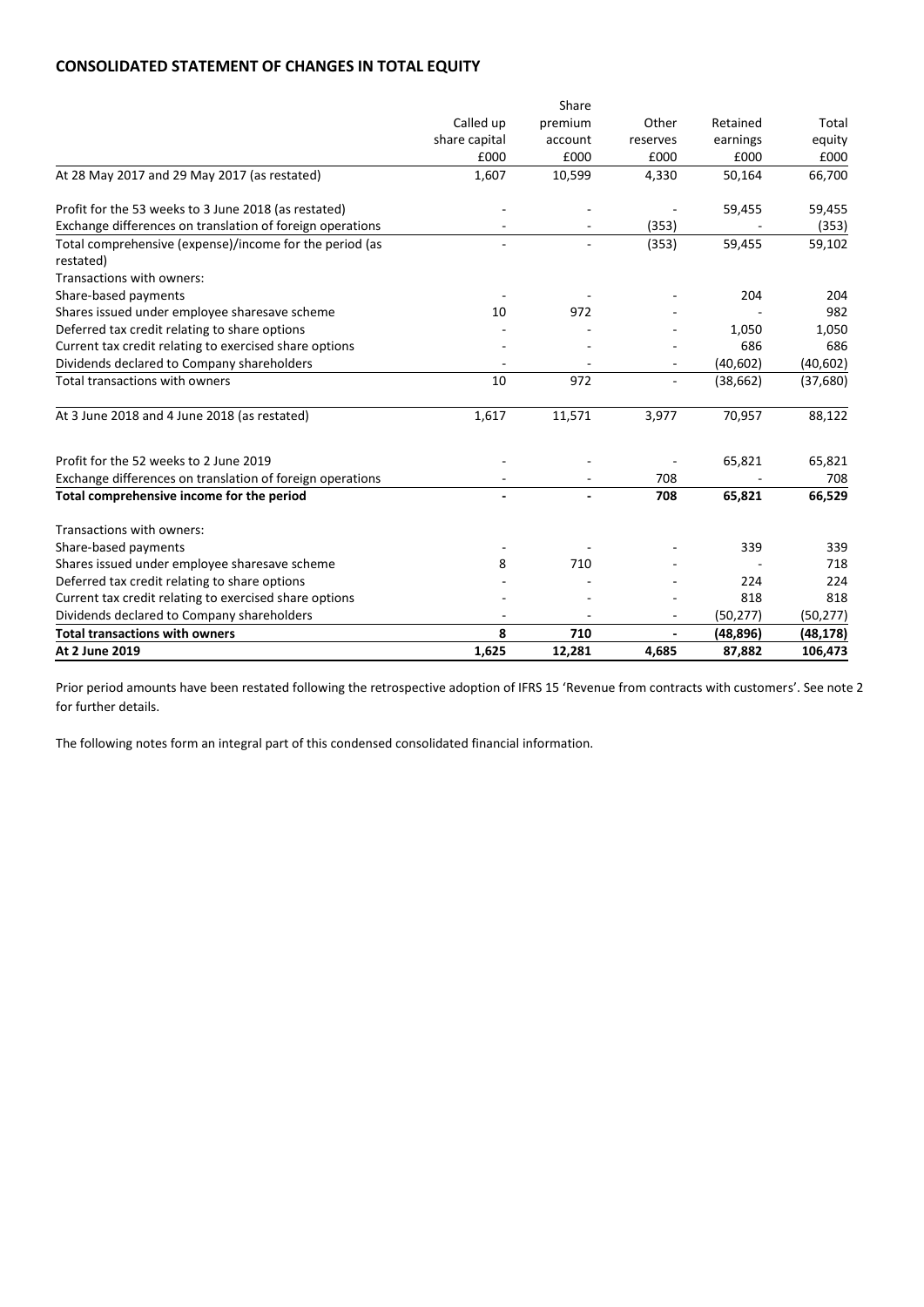# **CONSOLIDATED CASH FLOW STATEMENT**

|                                                                |              | 52 weeks ended | 53 weeks ended |
|----------------------------------------------------------------|--------------|----------------|----------------|
|                                                                |              | 2 June 2019    | 3 June 2018    |
|                                                                | <b>Notes</b> | £000           | £000           |
| Cash flows from operating activities                           |              |                |                |
| Cash generated from operations                                 | 7            | 88,776         | 82,332         |
| UK corporation tax paid                                        |              | (14, 217)      | (10, 852)      |
| Overseas tax paid                                              |              | (2,079)        | (1, 375)       |
| Net cash generated from operating activities                   |              | 72,480         | 70,105         |
| Cash flows from investing activities                           |              |                |                |
| Purchases of property, plant and equipment                     |              | (13, 651)      | (14, 697)      |
| Proceeds on disposal of property, plant and equipment          |              | 10             |                |
| Purchases of other intangible assets                           |              | (1, 875)       | (1, 496)       |
| Expenditure on product development                             |              | (6, 962)       | (5, 387)       |
| Interest received                                              |              | 102            | 99             |
| Net cash used in from investing activities                     |              | (22, 376)      | (21, 481)      |
| Cash flows from financing activities                           |              |                |                |
| Proceeds from issue of ordinary share capital                  |              | 718            | 982            |
| Interest paid                                                  |              | (5)            | (138)          |
| Dividends paid to Company shareholders                         |              | (50, 277)      | (38, 701)      |
| Net cash used in financing activities                          |              | (49, 564)      | (37, 857)      |
| Net increase in cash and cash equivalents                      |              | 540            | 10,767         |
| Opening cash and cash equivalents                              |              | 28,545         | 17,910         |
| Effects of foreign exchange rates on cash and cash equivalents |              | 286            | (132)          |
| Closing cash and cash equivalents                              |              | 29,371         | 28,545         |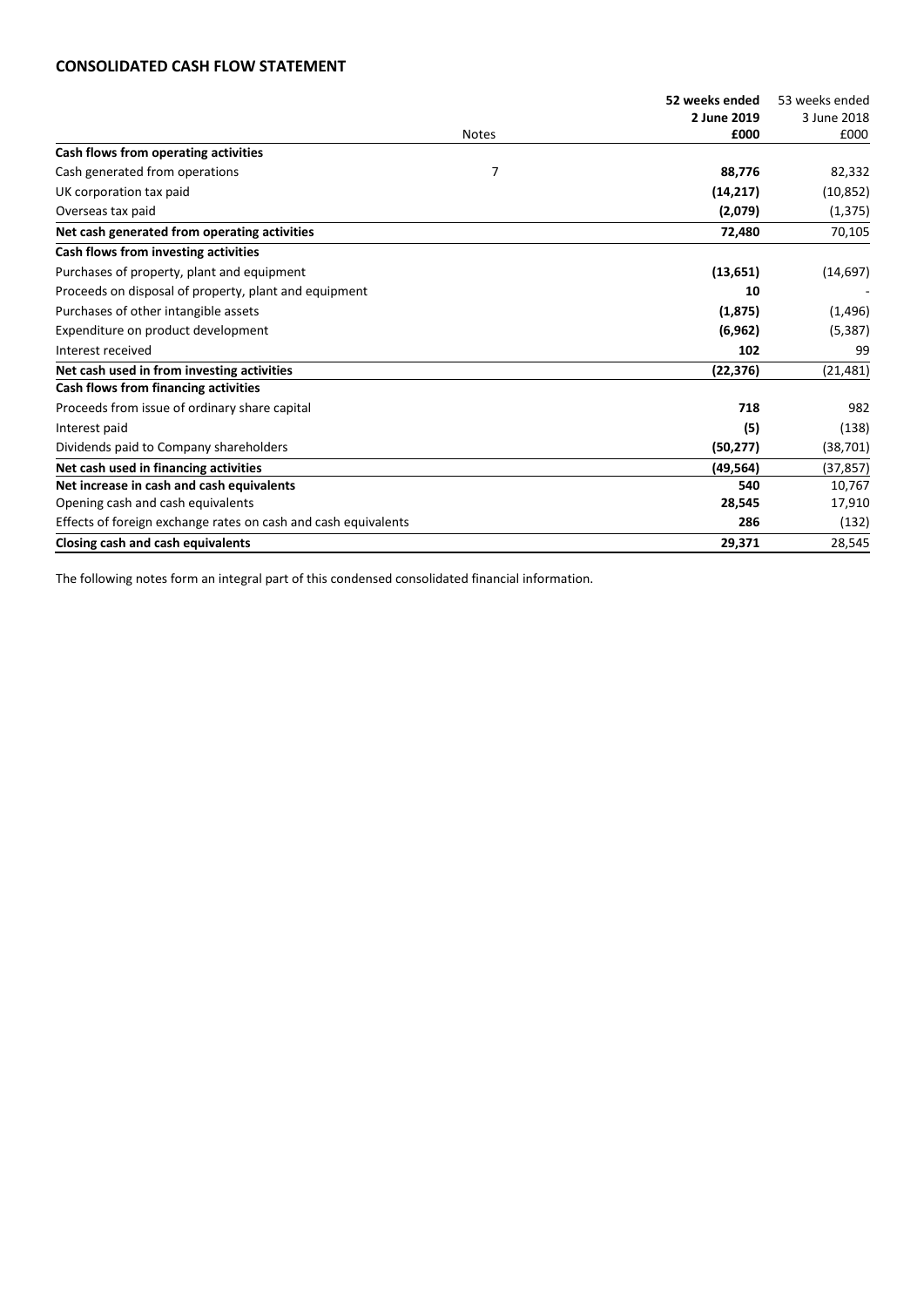## **NOTES TO THE FINANCIAL STATEMENTS**

#### **1. General information**

The consolidated financial statements of Games Workshop Group PLC are prepared under the going concern basis and in accordance with International Financial Reporting Standards (IFRSs), IFRS Interpretations Committee (IC) interpretations as adopted by the European Union and with those parts of the Companies Act 2006 applicable to those companies reporting under IFRSs. The Group applied for the first time IFRS 15 'Revenue from contracts with customers' and IFRS 9 'Financial instruments'. See note 2 for details of the impact on transition to these standards.

These results for the 52 weeks ended 2 June 2019 together with the corresponding amounts for the 53 weeks ended 3 June 2018 are extracts from the 2019 annual report and do not constitute statutory accounts within the meaning of section 434 of the Companies Act 2006.

The annual report for the 52 weeks ended 2 June 2019, on which the auditors have issued a report that does not contain a statement under either section 498(2) or 498(3) of the Companies Act 2006, will be posted to shareholders on 30 July 2019 and will be delivered to the Registrar of Companies in due course. Copies will also be available from Rachel Tongue, Games Workshop Group PLC, Willow Road, Lenton, Nottingham, NG7 2WS. This information is also available on the Company's website at http://investor.games-workshop.com.

The annual general meeting will be held at Willow Road, Lenton, Nottingham, NG7 2WS at 10am on 18 September 2019.

The annual financial report is prepared in accordance with the Listing Rules and Disclosure and Transparency Rules of the Financial Conduct Authority and accounting policies consistent with those used in the 2018 annual report.

The preparation of the consolidated financial statements requires management to make estimates and assumptions that affect the reported amounts of revenues, expenses, assets and liabilities, and disclosure of contingencies at the balance sheet date. If in future such estimates and assumptions, which are based on management's best judgement at the date of the consolidated financial statements, deviate from actual circumstances, the original estimates and assumptions will be modified, as appropriate, in the year in which the circumstances change.

Management do not consider there to be any critical accounting estimates that have a significant risk of causing a material adjustment to the carrying amounts of assets and liabilities within the next financial year.

Management consider the capitalisation of development costs and internally developed software costs to be a critical accounting judgement. Costs directly associated with the asset creation are capitalised.

#### **2. Change in accounting policy**

The Group applied IFRS 15 'Revenue from contracts with customers' and IFRS 9 'Financial instruments' for the first time. The nature and effect of the changes as a result of adoption of these new standards are described below.

IFRS 15 'Revenue from contracts with customers' supersedes IAS 11 'Construction contracts', IAS 18 'Revenue' and related interpretations and it applies to all revenue from contracts with customers, unless those contacts are in the scope of other standards. Under IFRS 15, revenue is recognised at an amount that reflects the consideration to which an entity expects to be entitled in exchange for transferring goods or services to a customer.

The Group has adopted IFRS 15 using the fully retrospective transition method. The key considerations along with the impact of adopting IFRS 15 are described below.

(a) Advances from customers

Under IFRS 15, minimum royalty guarantee income is recognised in full at inception of the contract. This represents the point at which the performance obligation of the contract is met, in granting use of the Group's intellectual property. Previously, this income was deferred and recognised on the balance sheet within accruals and deferred income and released in line with licensee sales.

(b) Delivery charges

Under the new standard, amounts receivable from customers in respect of delivery charges are recognised as revenue. Previously, this income was offset against delivery charges within cost of sales. The impact of reclassifying delivery charges is an increase in revenue and cost of sales. There is no impact on net assets.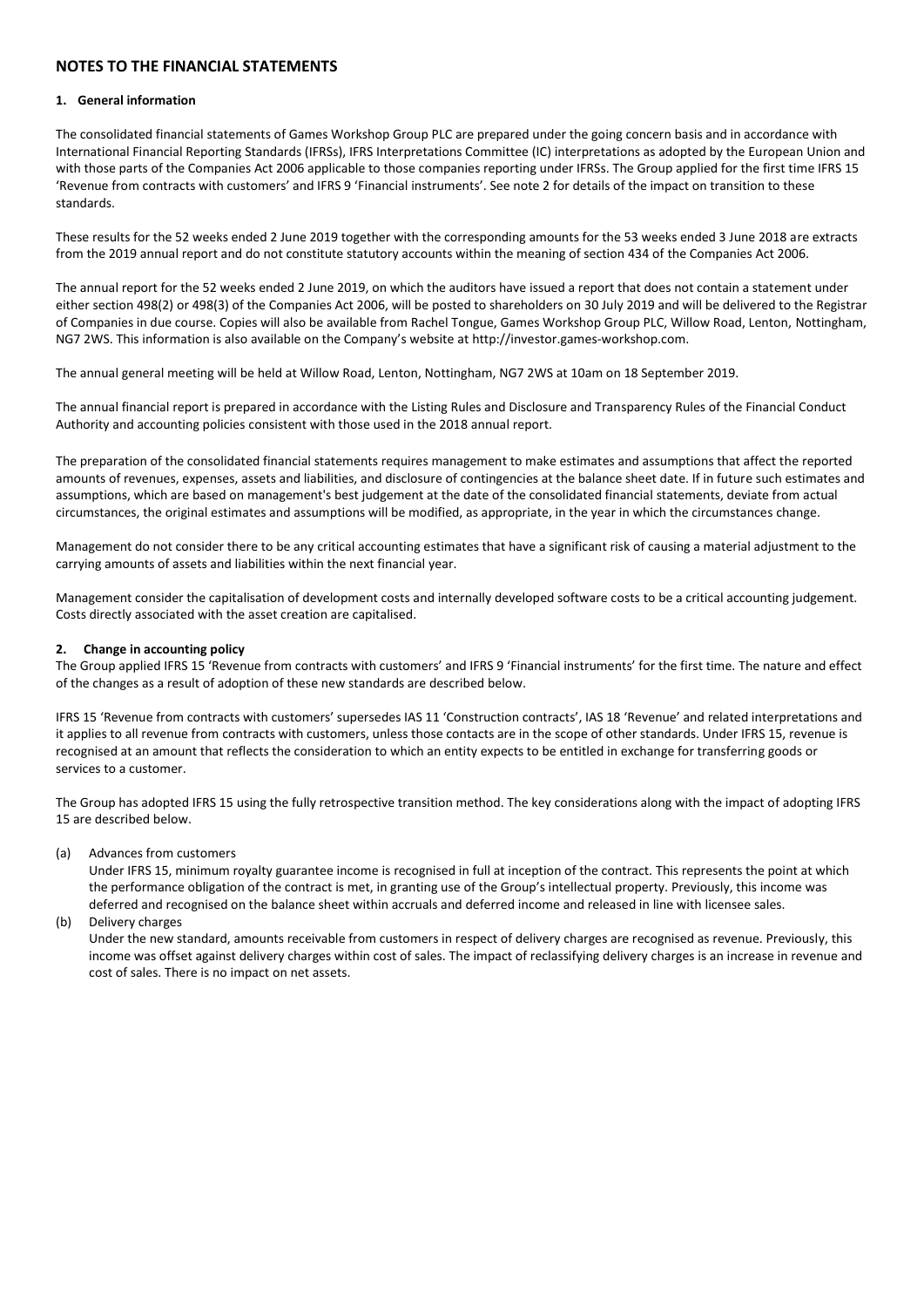### **2. Change of accounting policy continued**

The impact of the change on the results was as follows:

|                                               | Impact of change |               |             |
|-----------------------------------------------|------------------|---------------|-------------|
|                                               | 3 June 2018      | in accounting | 3 June 2018 |
|                                               | As reported      | standard      | Restated    |
|                                               | £000             | £000          | £000        |
| Revenue                                       | 219,868          | 1,436         | 221,304     |
| Cost of sales                                 | (62, 783)        | (1, 436)      | (64, 219)   |
| Gross profit                                  | 157,085          |               | 157,085     |
| Other operating income – royalties receivable | 9,893            | (276)         | 9,617       |
| Operating profit                              | 74,595           | (276)         | 74,319      |
| Income tax expense                            | (14,867)         | 52            | (14, 815)   |
| Profit attributable to owners of the parent   | 59,679           | (224)         | 59,455      |
| Retained earnings at 29 May 2017              | 46,296           | 3,868         | 50,164      |
| Trade and other receivables - non-current     | 1,409            | 667           | 2,076       |
| Trade and other receivables - current         | 13,400           | 2,102         | 15,502      |
| Trade and other payables                      | (22, 028)        | 1,730         | (20, 298)   |
| Deferred tax assets                           | 6,559            | (855)         | 5,704       |
| Net assets                                    | 84,478           | 3,644         | 88,122      |
| Basic earnings per share                      | 185.0p           | (0.7p)        | 184.3p      |
| Diluted earnings per share                    | 182.3p           | (0.7p)        | 181.6p      |

#### (c) Other adjustments

In addition to the adjustments described above, upon adoption of IFRS 15, other items of the primary financial statements such as deferred taxes, segmental information, income taxes, earnings per share, financial risk factors and the cash flow statement were adjusted as necessary.

IFRS 9 'Financial Instruments' replaces IAS 39 'Financial instruments: recognition and measurement'. Under this new standard, provisions for the impairment of trade receivables are recognised at an amount based on expected credit losses and are calculated from the initial recognition of the asset. Previously, provisions for the impairment of trade receivables were not recognised until there was an indication of impairment. The impact of adopting the new standard is not material to the financial statements.

#### **3. Segment information**

The chief operating decision-maker has been identified as the executive directors. They review the Group's internal reporting in order to assess performance and allocate resources. Management has determined the segments based on these reports.

As Games Workshop is a vertically integrated business, management assesses the performance of sales channels and manufacturing and distribution channels separately. At 2 June 2019, the Group is organised as follows:

- Sales channels. These channels sell product to external customers, through the Group's network of retail stores, independent retailers and online via the global web stores. The sales channels have been aggregated into segments where they sell products of a similar nature, have similar production processes, similar customers, similar distribution methods, and if they are affected by similar economic factors. The segments are as follows:
	- Trade. This sales channel sells globally to independent retailers, agents and distributors. It also includes the Group's magazine newsstand business and the distributor sales from the Group's publishing business (Black Library).
	- Retail. This includes sales through the Group's retail stores, the Group's visitor centre in Nottingham and global exhibitions.
	- Online. This includes sales through the Group's global web stores and digital sales through external affiliates.
- Product and supply. This includes the design and manufacture of the products and incorporates the production facility in the UK and the Group logistics and stock management costs. This also includes adjustments for the profit in stock arising from inter-segment sales and charges for inventory provisions.
- Central costs. These include the Company overheads, head office site costs and marketing costs.
- Service centre costs. Provides support services (IT, accounting, payroll, personnel, procurement, legal, health and safety, customer services and credit control) to activities across the Group and undertakes strategic projects.
- Royalties. This is royalty income earned from third party licensees after deducting associated licensing costs.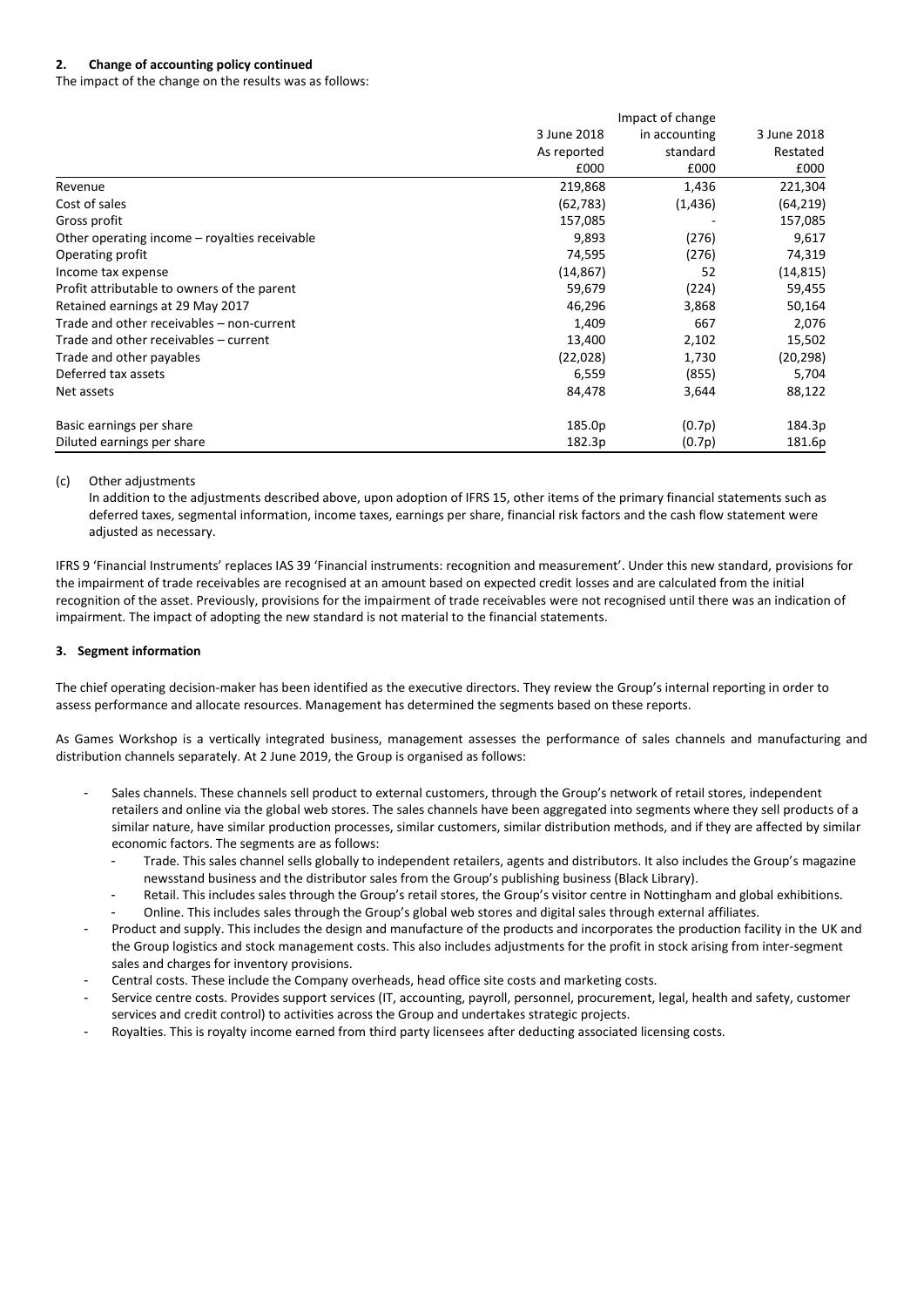#### **3. Segment information continued**

The chief operating decision-maker assesses the performance of each segment based on operating profit, excluding share option charges recognised under IFRS 2, 'Share-based payment', charges in respect of the Group's profit share scheme and the discretionary payment to employees for the current year. This has been reconciled to the Group's total profit before taxation below.

The segment information reported to the executive directors for the year ended 2 June 2019 is as follows:

| Total external revenue | 256,574        | 221,304        |
|------------------------|----------------|----------------|
| Online                 | 47.326         | 44,952         |
| Retail                 | 87,803         | 81,971         |
| Trade                  | 121,445        | 94,381         |
|                        | £000           | £000           |
|                        | 2 June 2019    | 3 June 2018    |
|                        | 52 weeks ended | 53 weeks ended |
|                        |                | Restated       |

Segment revenue and segment profit include transactions between business segments; these transactions are eliminated on consolidation. Sales between segments are carried out at arm's length. The revenue from external parties reported to the executive directors is measured in a manner consistent with that in the income statement. For information, we analyse external revenue further below:

|                               |                | Restated       |
|-------------------------------|----------------|----------------|
|                               | 52 weeks ended | 53 weeks ended |
|                               | 2 June 2019    | 3 June 2018    |
|                               | £000           | £000           |
| <b>Trade</b>                  |                |                |
| UK and Continental Europe     | 51,324         | 39,068         |
| North America                 | 53,509         | 41,818         |
| Australia and New Zealand     | 5,061          | 4,340          |
| Asia                          | 5,332          | 3,857          |
| Rest of world                 | 3,796          | 2,935          |
| <b>Black Library</b>          | 2,423          | 2,363          |
| <b>Total Trade</b>            | 121,445        | 94,381         |
| Retail                        |                |                |
| UK                            | 27,831         | 27,250         |
| <b>Continental Europe</b>     | 21,380         | 21,303         |
| North America                 | 27,428         | 22,243         |
| Australia and New Zealand     | 8,316          | 8,977          |
| Asia                          | 2,848          | 2,198          |
| <b>Total Retail</b>           | 87,803         | 81,971         |
| Online                        | 47,326         | 44,952         |
| <b>Total external revenue</b> | 256,574        | 221,304        |

Operating expenses by segment are regularly reviewed by the executive directors and are provided below:

|                                         |                | Restated       |
|-----------------------------------------|----------------|----------------|
|                                         | 52 weeks ended | 53 weeks ended |
|                                         | 2 June 2019    | 3 June 2018    |
|                                         | £000           | £000           |
| Trade                                   | 13,475         | 11,413         |
| Retail                                  | 49,524         | 45,992         |
| Online                                  | 5,668          | 5,672          |
| Product and supply                      | 3,789          | 3,350          |
| Central costs                           | 9,653          | 7,598          |
| Service centre costs                    | 14,700         | 12,664         |
| Royalties                               | 775            | 686            |
| <b>Total segment operating expenses</b> | 97,584         | 87,375         |
| Share-based payment charge              | 339            | 204            |
| Profit share scheme charge              | 2,226          | 1,969          |
| Discretionary payment to employees      | 3,285          | 2,835          |
| Total group operating expenses          | 103,434        | 92,383         |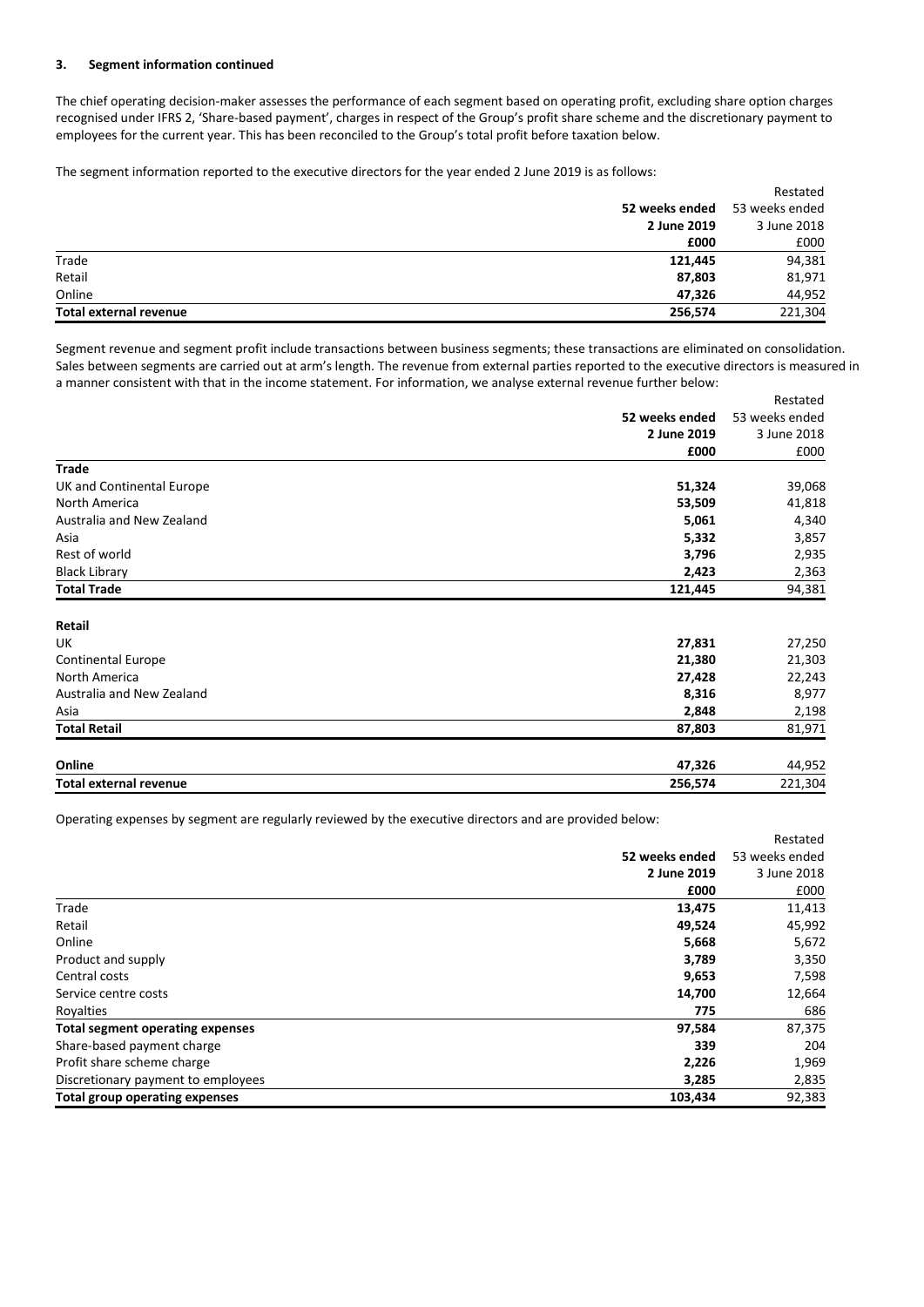#### **3. Segment information continued**

Total segment operating profit is as follows and is reconciled to profit before taxation below:

|                                    |                | Restated       |
|------------------------------------|----------------|----------------|
|                                    | 52 weeks ended | 53 weeks ended |
|                                    | 2 June 2019    | 3 June 2018    |
|                                    | £000           | £000           |
| Trade                              | 43,688         | 32,888         |
| Retail                             | 10,386         | 7,185          |
| Online                             | 29,247         | 27,880         |
| Product and supply                 | 18,517         | 23,887         |
| Central costs                      | (10,684)       | (8,698)        |
| Service centre costs               | (14, 695)      | (12, 664)      |
| Royalties                          | 10,590         | 8,849          |
| Total segment operating profit     | 87,049         | 79,327         |
| Share-based payment charge         | (339)          | (204)          |
| Profit share scheme charge         | (2,226)        | (1,969)        |
| Discretionary payment to employees | (3,285)        | (2,835)        |
| Total group operating profit       | 81,199         | 74,319         |
| Finance income                     | 102            | 90             |
| Finance costs                      | (5)            | (139)          |
| <b>Profit before taxation</b>      | 81,296         | 74,270         |

#### **4. Dividends per share**

Dividends of £9,705,000 (30 pence per share), £11,323,000 (35 pence per share), £9,749,000 (30 pence per share), £8,124,000 (25 pence per share) and £11,376,000 (35 pence per share) were declared and paid during the current period.

Dividends of £6,428,000 (20 pence per share), £11,249,000 (35 pence per share), £9,703,000 (30 pence per share) and £11,321,000 (35 pence per share) were declared and paid during the prior period. In addition a further £1,901,000 (6 pence per share) was distributed in the prior period by way of a rectification dividend. The rectification dividend was satisfied by the release of Company shareholders from the liability to repay the amount received in the prior period in the form of an unlawful dividend.

#### **5. Taxation**

|                                                    | Restated       |                |
|----------------------------------------------------|----------------|----------------|
|                                                    | 52 weeks ended | 53 weeks ended |
|                                                    | 2 June 2019    | 3 June 2018    |
|                                                    | £000           | £000           |
| <b>Current UK taxation</b>                         |                |                |
| UK corporation tax on profits for the period       | 16,614         | 13,635         |
| Over provision in respect of the prior period      | (171)          | (160)          |
|                                                    | 16,443         | 13,475         |
| Current overseas taxation                          |                |                |
| Overseas corporation tax on profits for the period | 1,561          | 1,638          |
| Under/(over) provision in respect of prior years   | 89             | (79)           |
| <b>Total current taxation</b>                      | 18,093         | 15,034         |
| Deferred taxation                                  |                |                |
| Origination and reversal of timing differences     | (2,756)        | (399)          |
| Under provision in respect of prior periods        | 138            | 180            |
| Tax expense recognised in the income statement     | 15,475         | 14,815         |
| Current tax credit relating to sharesave scheme    | (818)          | (686)          |
| Deferred tax credit relating to sharesave scheme   | (224)          | (1,050)        |
| Credit taken directly to equity                    | (1,042)        | (1,736)        |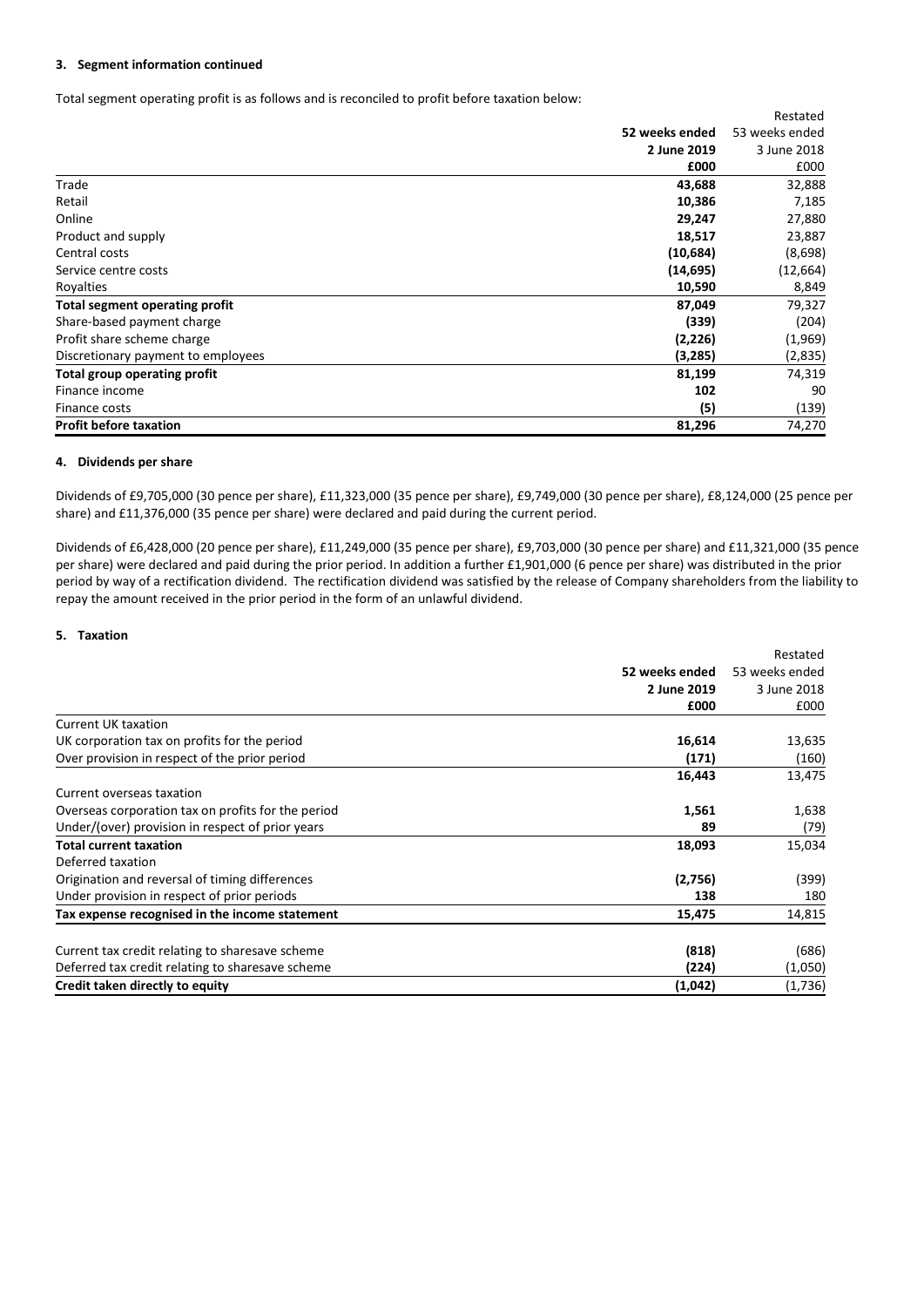#### **5. Taxation continued**

The tax on the Group's profit before taxation differs in both years presented from the standard rate of corporation tax in the UK as follows: Restated

|                                                                       | 52 weeks ended<br>2 June 2019 | 53 weeks ended<br>3 June 2018 |
|-----------------------------------------------------------------------|-------------------------------|-------------------------------|
|                                                                       |                               |                               |
|                                                                       | £000                          | £000                          |
| Profit before taxation                                                | 81,296                        | 74,270                        |
| Profit before taxation multiplied by the standard rate of corporation | 15,446                        | 14,111                        |
| tax in the UK of 19% (2018: 19%)                                      |                               |                               |
| Effects of:                                                           |                               |                               |
| Items not assessable for tax purposes                                 | (105)                         | (475)                         |
| Movement in deferred tax not recognised                               |                               | (26)                          |
| Higher rates on overseas earnings                                     | 39                            | 198                           |
| Tax rate changes                                                      | 39                            | 1,066                         |
| Adjustments to tax charge in respect of prior periods                 | 56                            | (59)                          |
| Total tax charge for the period                                       | 15,475                        | 14,815                        |

A reduction in the UK corporation tax rate was included in the Finance Act 2016 to reduce the rate to 17% from 1 April 2020. This change had been substantively enacted at the balance sheet date and its impact has therefore been included in these financial statements.

Items not assessable for tax purposes include the release of provisions no longer considered a risk to the Group as well as tax relief for other taxes paid.

The Tax Cuts and Jobs Act was enacted in to US law on 22 December 2017 within which there was a substantial reduction in the US corporate federal tax rate of 35% to 21%, with effect from 1 January 2018. The Group has applied a blended federal tax rate of 29.19% to US taxable profit and 21% to deferred tax assets within the US. The impact of the tax rate change in the prior period was a charge to the income statement of £984,000 which is included within the £1,066,000 tax rate changes difference above.

At the time of writing, the terms of the UK's departure from the EU (Brexit) remains uncertain. There is significant uncertainty about the withdrawal process, its timeframe and the outcome of the negotiations. As a result, there is significant uncertainty as to the period for which the existing EU laws for member states will continue to apply to the UK and which laws will apply to the UK after an exit. At this stage the level of uncertainty is such that it is impossible to determine if, how and when the UK's tax status will change. Our preparations for varying outcomes of the Brexit negotiations, including 'no deal', are well advanced due to the potential departure dates earlier in 2019. Particular consideration has been given to the customs declarations and VAT incurred at the border to ensure these are resolved by Games Workshop and not a concern for customers. The VAT is to become a recoverable flow through UK and European VAT returns. One of the biggest risks is the customs handling of the volume of goods at the ports which would impact the speed of fulfilment of sales orders. The business will closely monitor this. Overall the directors have assessed the impact and have not identified any significant matters impacting the financial statements.

#### **6. Earnings per share**

#### **Basic earnings per share**

Basic earnings per share is calculated by dividing the profit attributable to owners of the parent by the weighted average number of ordinary shares in issue during the year.

|                                                                 |                               | Restated       |
|-----------------------------------------------------------------|-------------------------------|----------------|
|                                                                 | 52 weeks ended<br>2 June 2019 | 53 weeks ended |
|                                                                 |                               | 3 June 2018    |
|                                                                 | £000                          | £000           |
| Profit attributable to owners of the parent (£000)              | 65.821                        | 59,455         |
| Weighted average number of ordinary shares in issue (thousands) | 32.438                        | 32,258         |
| Basic earnings per share (pence per share)                      | 202.9                         | 184.3          |

#### **Diluted earnings per share**

The calculation of diluted earnings per share has been based on the profit attributable to owners of the parent and the weighted average number of shares in issue throughout the period, adjusted for the dilutive effect of share options outstanding at the period end.

|                                                                                       |                               | Restated                      |  |
|---------------------------------------------------------------------------------------|-------------------------------|-------------------------------|--|
|                                                                                       | 52 weeks ended<br>2 June 2019 | 53 weeks ended<br>3 June 2018 |  |
|                                                                                       |                               |                               |  |
|                                                                                       | £000                          | £000                          |  |
| Profit attributable to owners of the parent (£000)                                    | 65.821                        | 59,455                        |  |
| Weighted average number of ordinary shares in issue (thousands)                       | 32,438                        | 32,258                        |  |
| Adjustment for share options (thousands)                                              | 347                           | 474                           |  |
| Weighted average number of ordinary shares for diluted earnings per share (thousands) | 32.785                        | 32,732                        |  |
| Basic earnings per share (pence per share)                                            | 200.8                         | 181.6                         |  |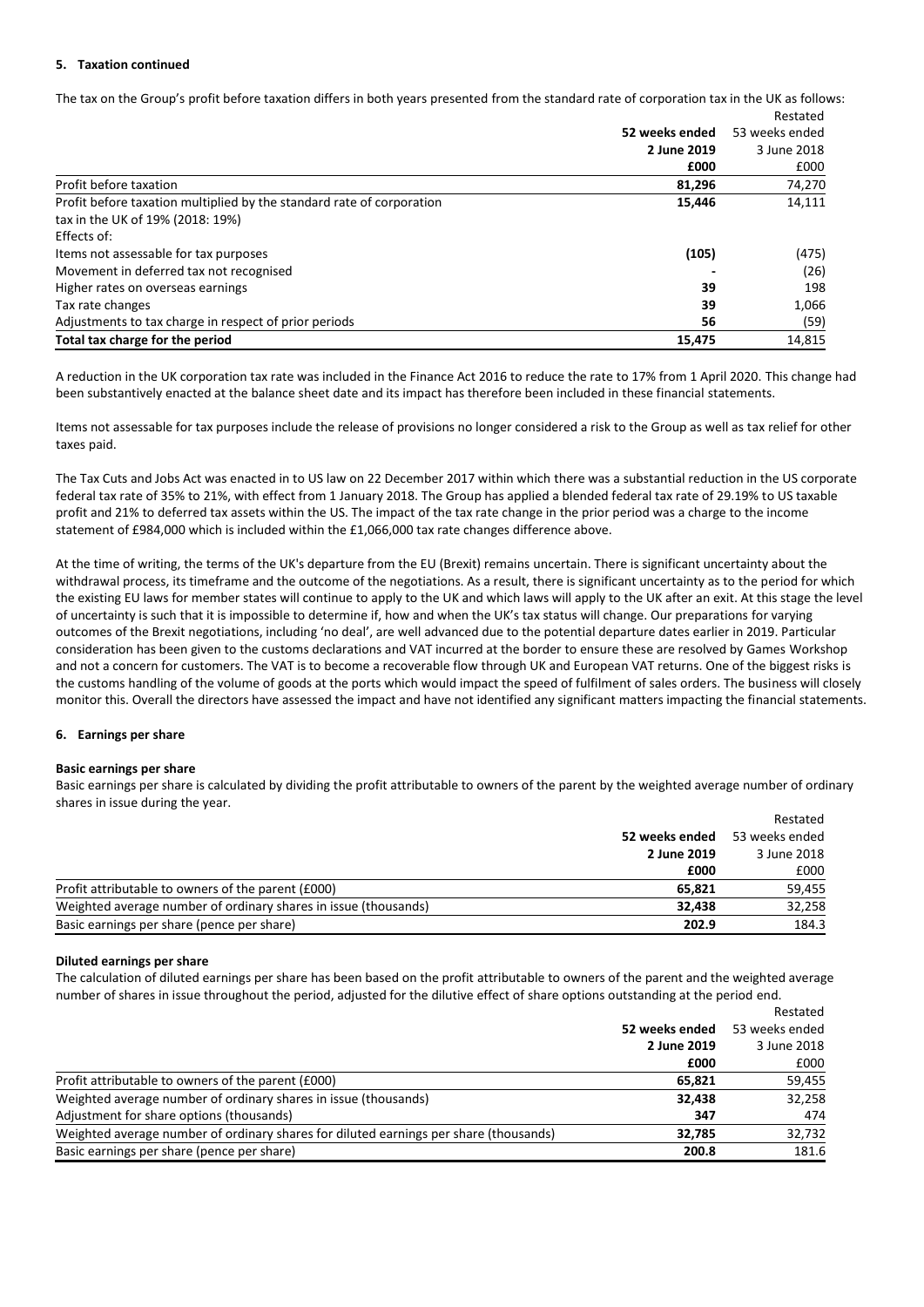## **7. Reconciliation of profit to net cash from operating activities**

|                                                                          |          | Restated |
|--------------------------------------------------------------------------|----------|----------|
|                                                                          | 2019     | 2018     |
|                                                                          | £000     | £000     |
| Operating profit                                                         | 81,199   | 74,319   |
| Depreciation of property, plant and equipment                            | 8,941    | 6,614    |
| Net impairment/(reversal of impairment) of property, plant and equipment | 8        | (20)     |
| Loss on disposal of property, plant and equipment                        | 144      | 40       |
| Loss on disposal of intangible assets                                    | 188      | 12       |
| Amortisation of capitalised development costs                            | 5,341    | 4,130    |
| Amortisation of other intangible assets                                  | 1,608    | 1,419    |
| Share-based payments                                                     | 339      | 204      |
| Changes in working capital:                                              |          |          |
| - Increase in inventories                                                | (3,357)  | (7,948)  |
| - Increase in trade and other receivables                                | (4,021)  | (3, 417) |
| - (Decrease)/Increase in trade and other payables                        | (2, 149) | 6,924    |
| - Increase in provisions                                                 | 535      | 55       |
| Net cash from operating activities                                       | 88,776   | 82,332   |

## **8. Cash and cash equivalents**

Cash and cash equivalents include the following for the purposes of the cash flow statement:

|                           | 2019                     | 2018   |
|---------------------------|--------------------------|--------|
|                           | £000                     | £000   |
| Cash at bank and in hand  | 29,371                   | 28,335 |
| Short term bank deposits  | $\overline{\phantom{0}}$ | 210    |
| Cash and cash equivalents | 29.371                   | 28,545 |

## **9. Other intangible assets**

|                                               | 2019     | 2018     |
|-----------------------------------------------|----------|----------|
|                                               | £000     | £000     |
| Net book value at the beginning of the period | 14,195   | 12,917   |
| Exchange differences                          |          | (1)      |
| Additions                                     | 8,894    | 6,840    |
| <b>Disposals</b>                              | (188)    | (12)     |
| Amortisation charge                           | (6, 949) | (5, 549) |
| <b>Reclassifications</b>                      | 49       |          |
| Net book value at the end of the period       | 16.004   | 14,195   |

## **10. Property, plant and equipment**

|                                             | 2019    | 2018    |
|---------------------------------------------|---------|---------|
|                                             | £000    | £000    |
| Net book value at the beginning of the year | 30,072  | 22,132  |
| Exchange differences                        | 145     | (58)    |
| Additions                                   | 14,238  | 14,632  |
| <b>Disposals</b>                            | (154)   | (40)    |
| Depreciation charge                         | (8,941) | (6,614) |
| (Impairment)/reversal of impairment         | (8)     | 20      |
| <b>Reclassifications</b>                    | (49)    |         |
| Net book value at the end of the year       | 35.303  | 30,072  |